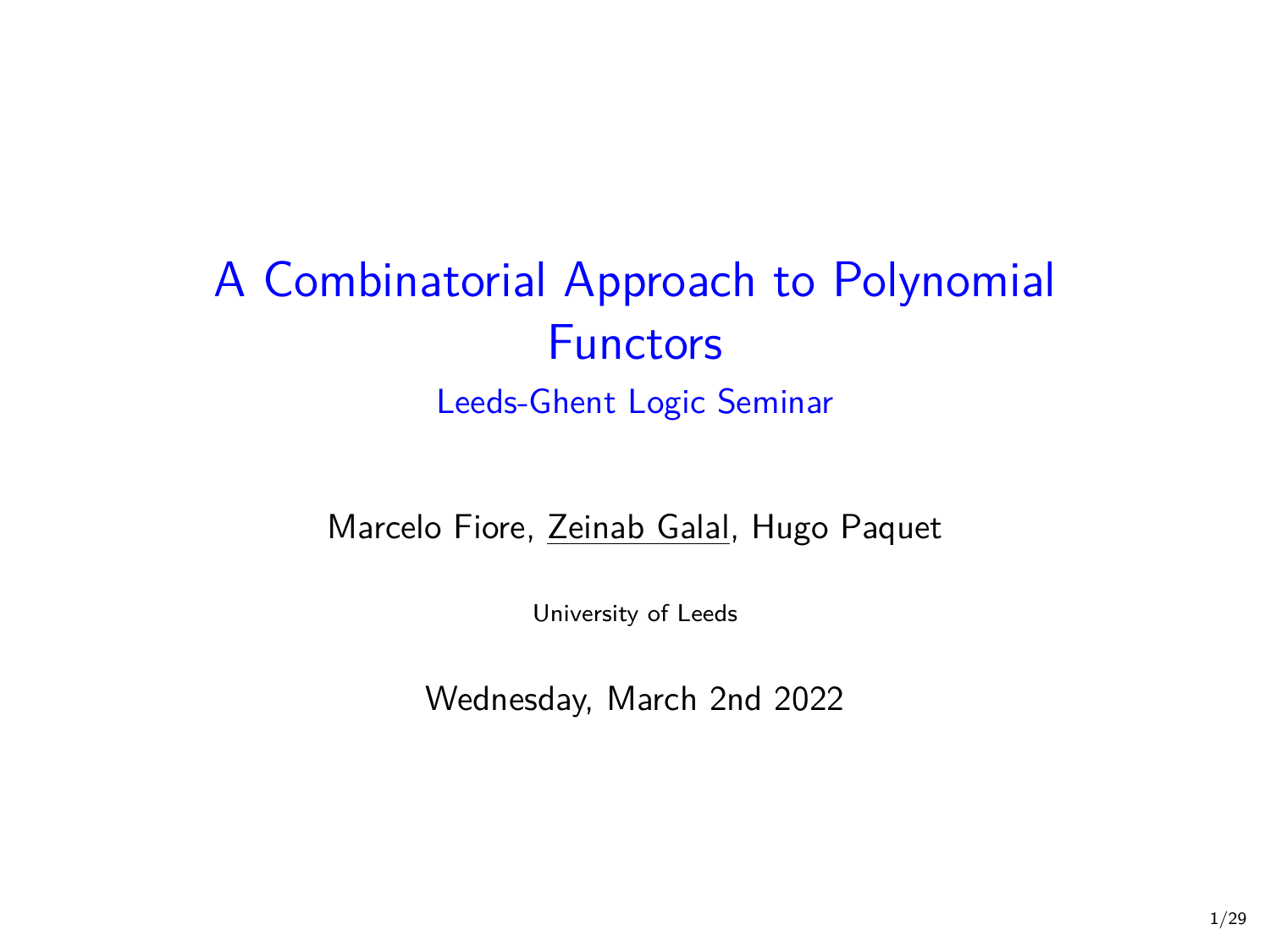Polynomial functors



Idea: an operation  $b \in B$  has arity  $p^{-1}(b)$ 

$$
\begin{array}{c}\ne_1 \cdots \ e_n \in E_b \\
\searrow \nearrow \\
b \\
\downarrow\n\end{array}
$$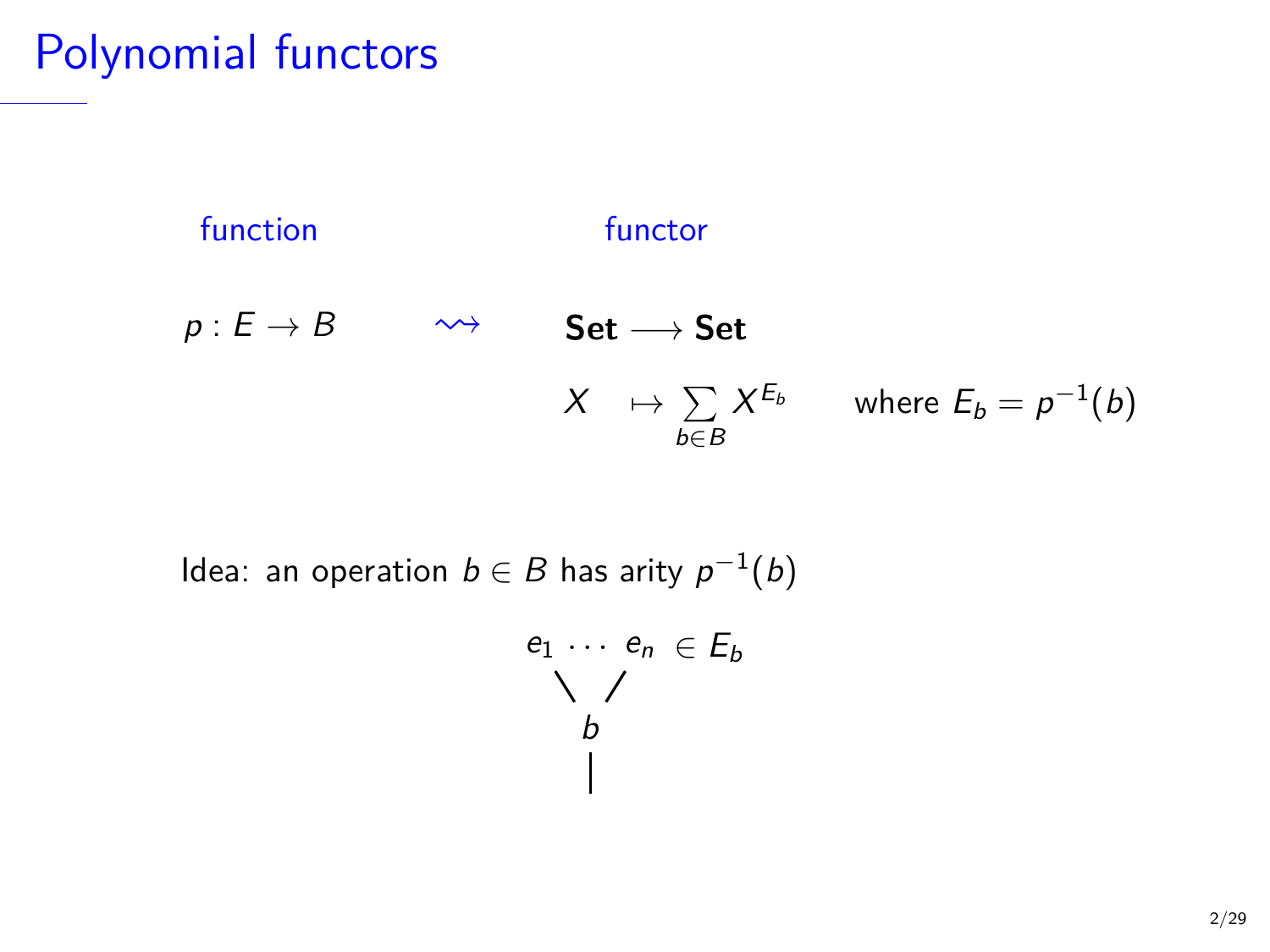## **Examples**

 $\triangleright$  p :  $\mathbb{N} \rightarrow \{*\}$ 

 $n \mapsto *$ 

polynomial functor  $X \mapsto X^{\mathbb{N}}$ 

### $\triangleright$  id :  $E \rightarrow E$

polynomial functor  $X \mapsto E \times X$ 

\n- $$
p: \mathbb{N}' \longrightarrow \mathbb{N}
$$
 where  $\mathbb{N}' = \{(n, i) \in \mathbb{N} \times \mathbb{N} \mid i < n\}$  (n, i)  $\mapsto n$  polynomial functor  $X \mapsto \sum_{n \in \mathbb{N}} X^n$
\n

We consider finitary polynomial functors: all fibers are finite and they can be represented as:

$$
X\mapsto \sum_{n\in\mathbb{N}}F_n\times X^n
$$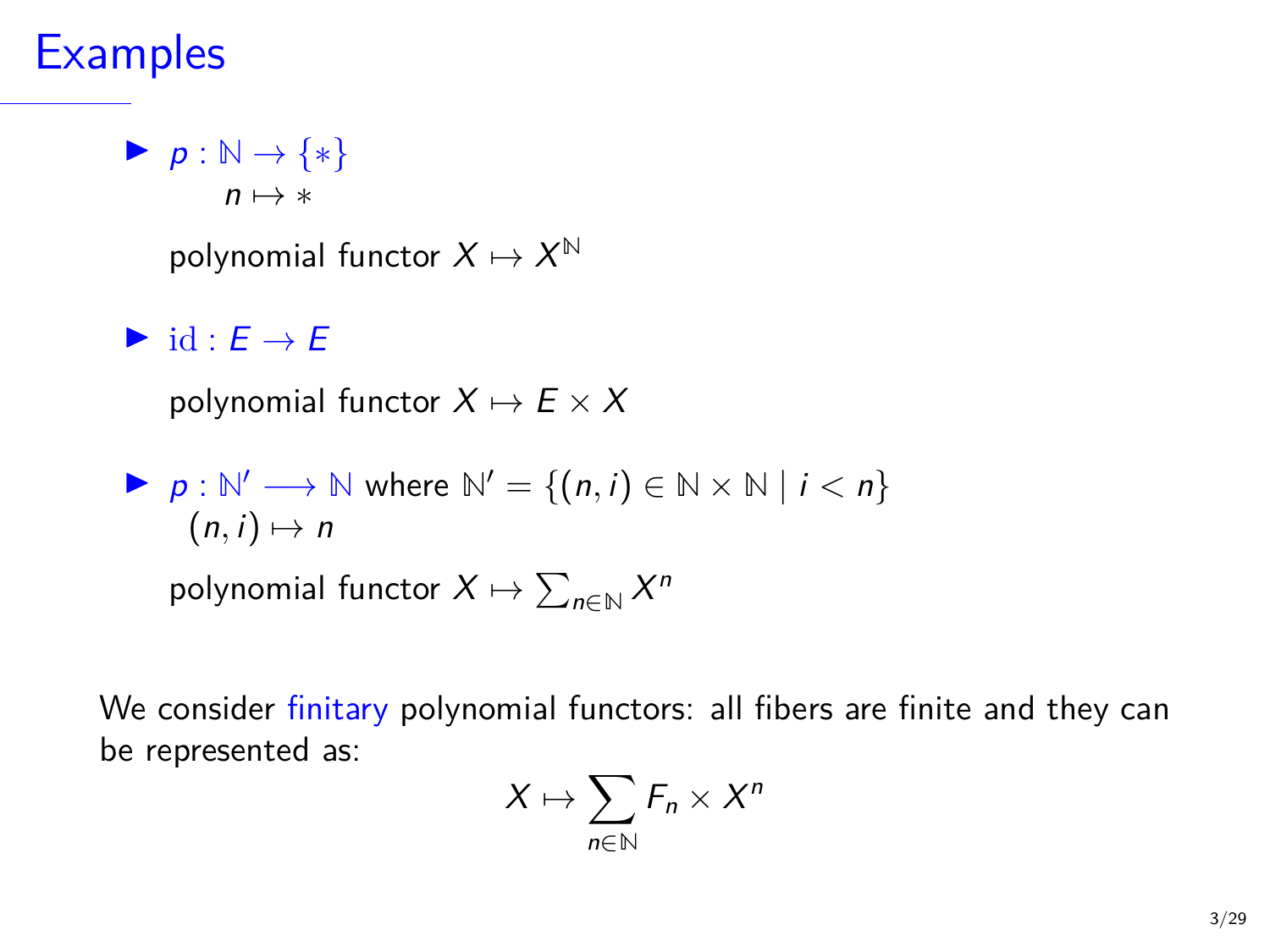# Higher types



Morphisms between polynomial functors preserve the arity of operations



 $\rightarrow$   $P \Rightarrow P'$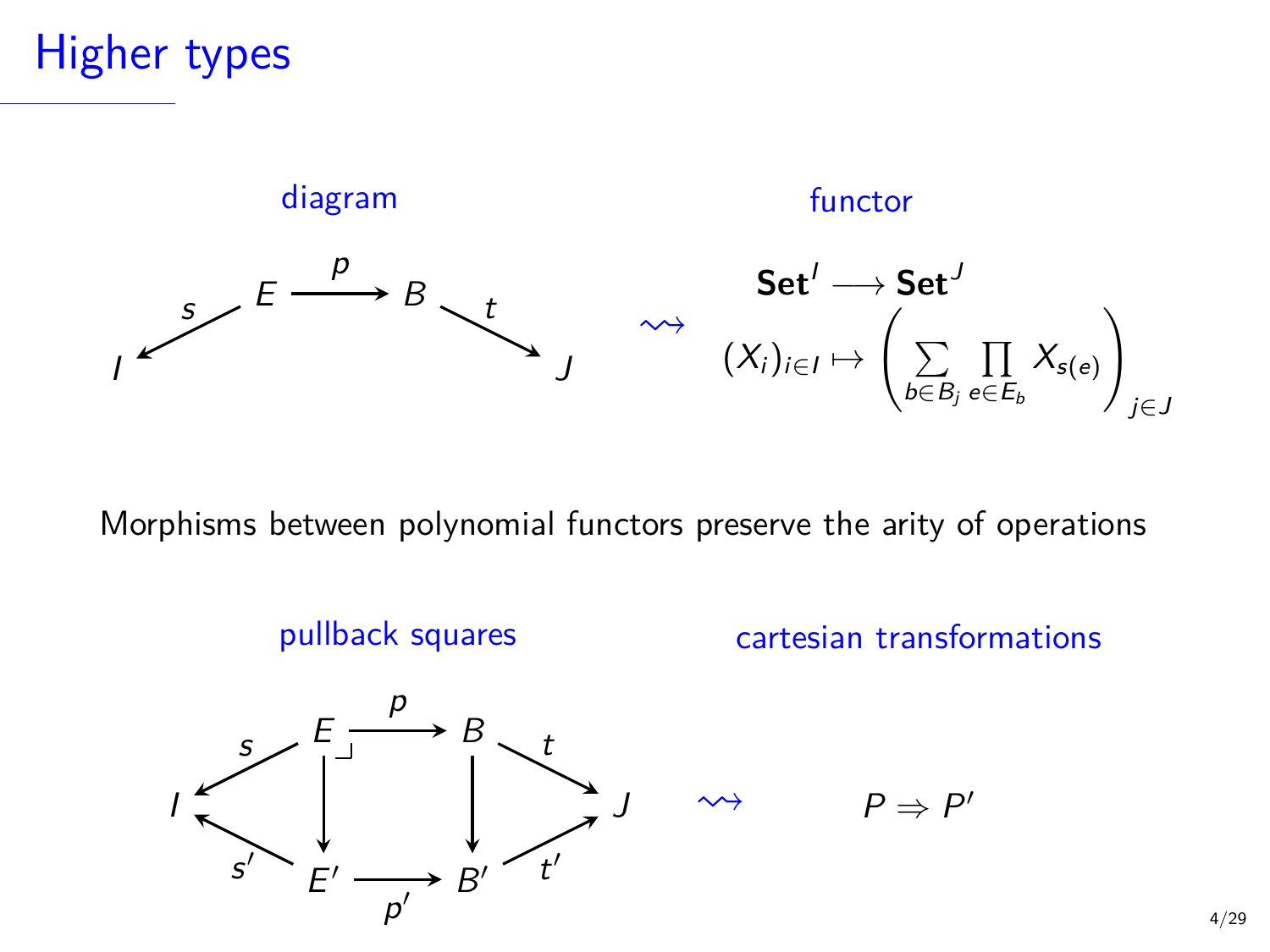Polynomial functors are not a cartesian closed bicategory

Many applications: quantitative semantics, containers, dependent types, higher categories, implicit complexity, dynamical systems, etc. But not a cartesian closed bicategory.

- $\triangleright$  Girard, Hasegawa: normal functors (not cartesian closed unless we quotient 2-cells)
- $\triangleright$  Taylor: stable functors model by adding an extra structure to objects (but does not model involutive negation)
- ▶ Fiore, Gambino, Hyland, Winskel: full model of linear logic with a weaker notion of polynomial
- **Finster, Mimram, Lucas, Seiller: polynomial functors over groupoids,** homotopy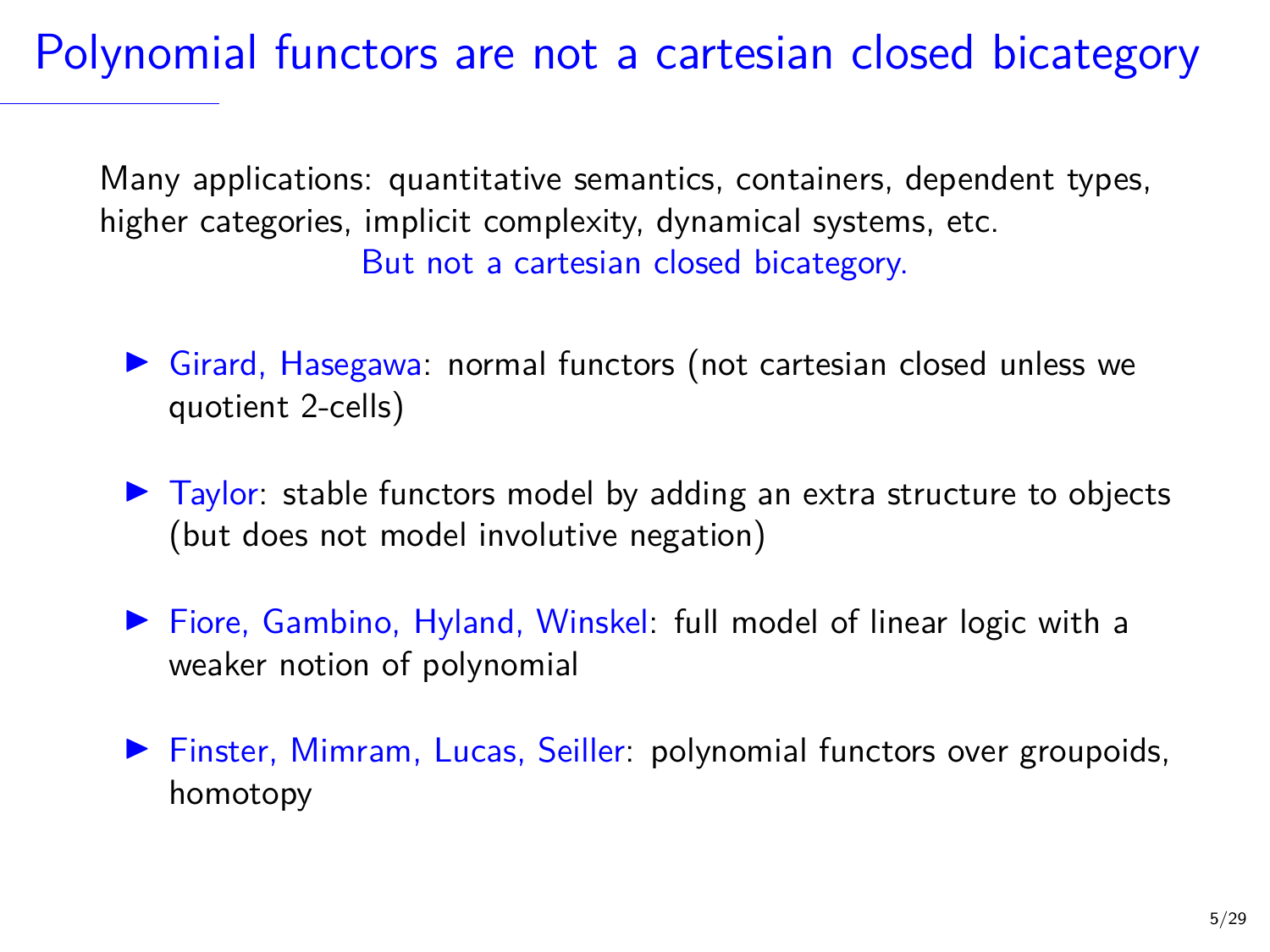Analytic Functors: quotients are allowed

### Definition

A functor  $P : Set \rightarrow Set$  is analytic if it is of the form

$$
P:X\mapsto \sum_{n\in\mathbb{N}}F_n\times_{\mathfrak{S}_n}X^n
$$

 $\triangleright$   $(F_n)_{n \in \mathbb{N}}$  is a family of sets with a left action of  $\mathfrak{S}_n$ 

 $\triangleright$  the quotient identifies  $(σ · p, (x_1, ..., x_n)) ∼ (p, x_{σ(1)}, ..., x_{σ(n)})$  for  $\sigma \in \mathfrak{S}_n$ .

Example 
$$
P: X \mapsto 1 + X + X^2/\mathfrak{S}_2 + \cdots + X^n/\mathfrak{S}_n + \cdots
$$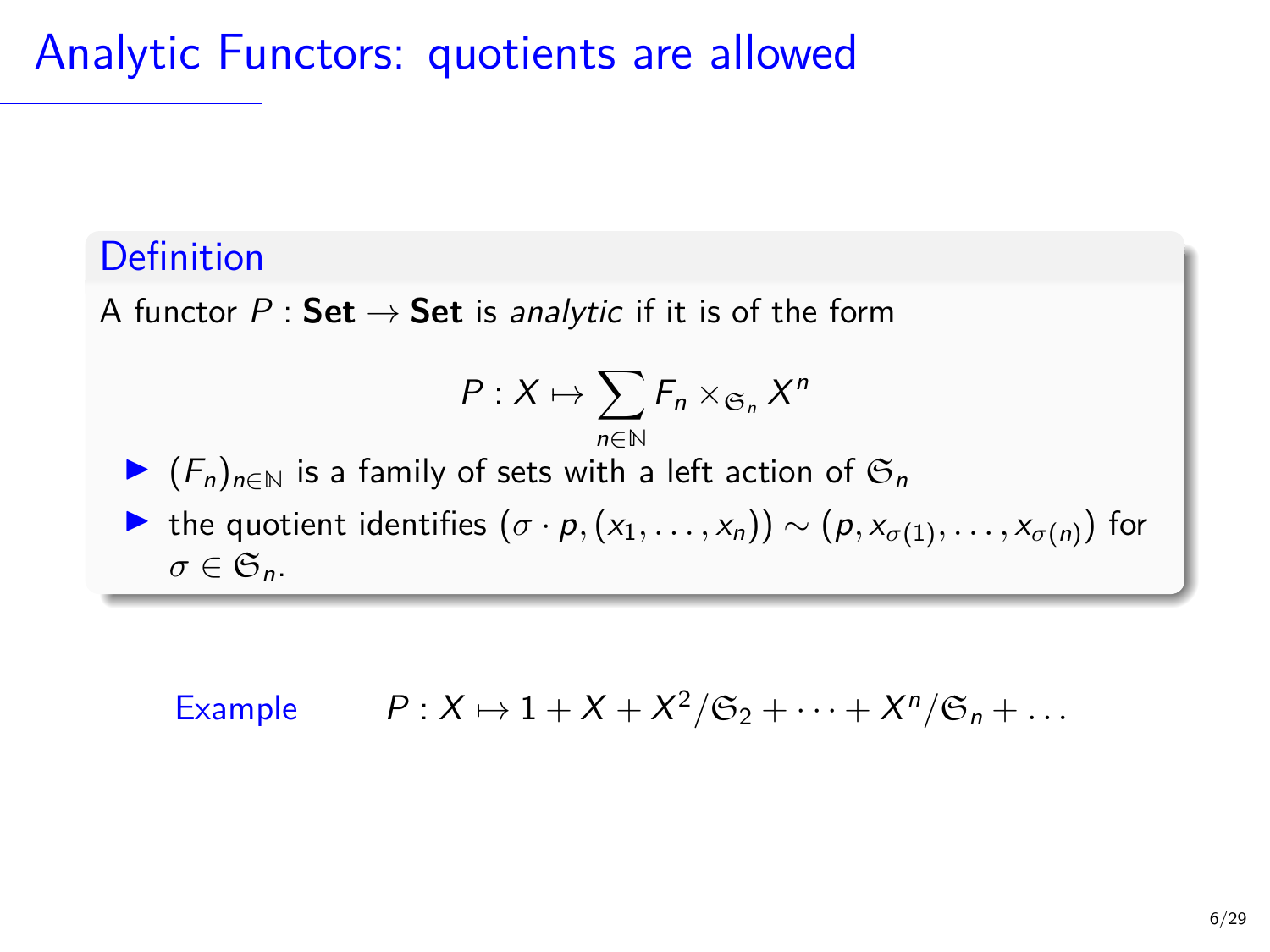# Combinatorial Species

category **B** objects: finite sets, morphisms: bijections

### Definition (Joyal 1981)

A species of structure is a functor  $F : \mathbb{B} \to \mathsf{Set}$ .

- **IF** Given a finite set of labels  $U \in \mathbb{B}$ , an element  $x \in F[U]$  is called a F -structure on U
- ► Given a bijection  $\sigma: U \xrightarrow{\sim} V \in \mathbb{B}$ , the bijection  $F[\sigma]: F[U] \xrightarrow{\sim} F[V]$ is called the transport of F -structures along *σ*

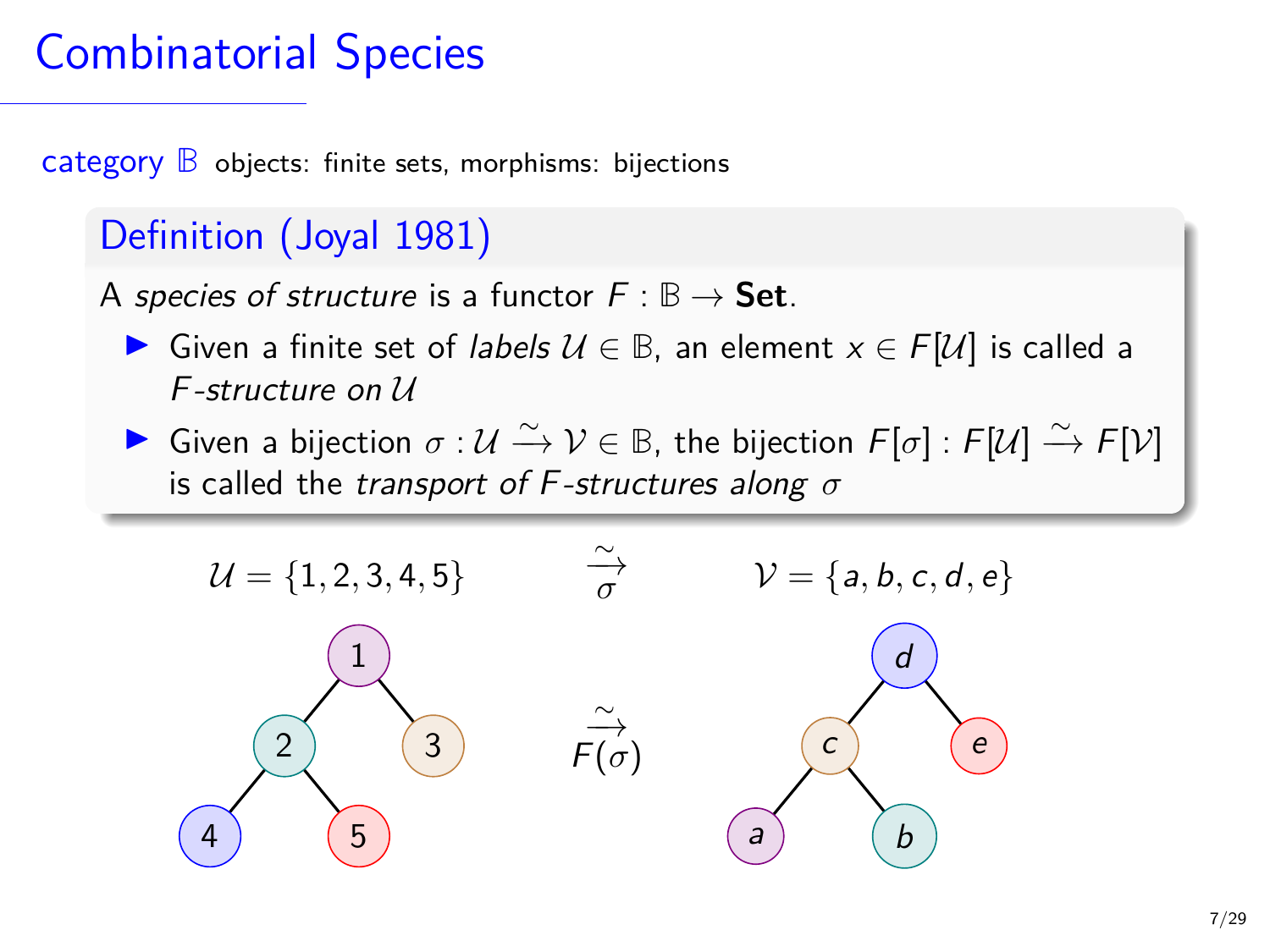## Generalized species

▶ Fiore, Gambino, Hyland and Winskel 2008: generalized species as a bicategorical model of differential linear logic



 $\triangleright$  A  $(1, 1)$ -species of structure corresponds to a combinatorial species of structure

$$
F: !1 \to \widehat{1} \qquad \Leftrightarrow \qquad F: \mathbb{B} \to \mathsf{Set}
$$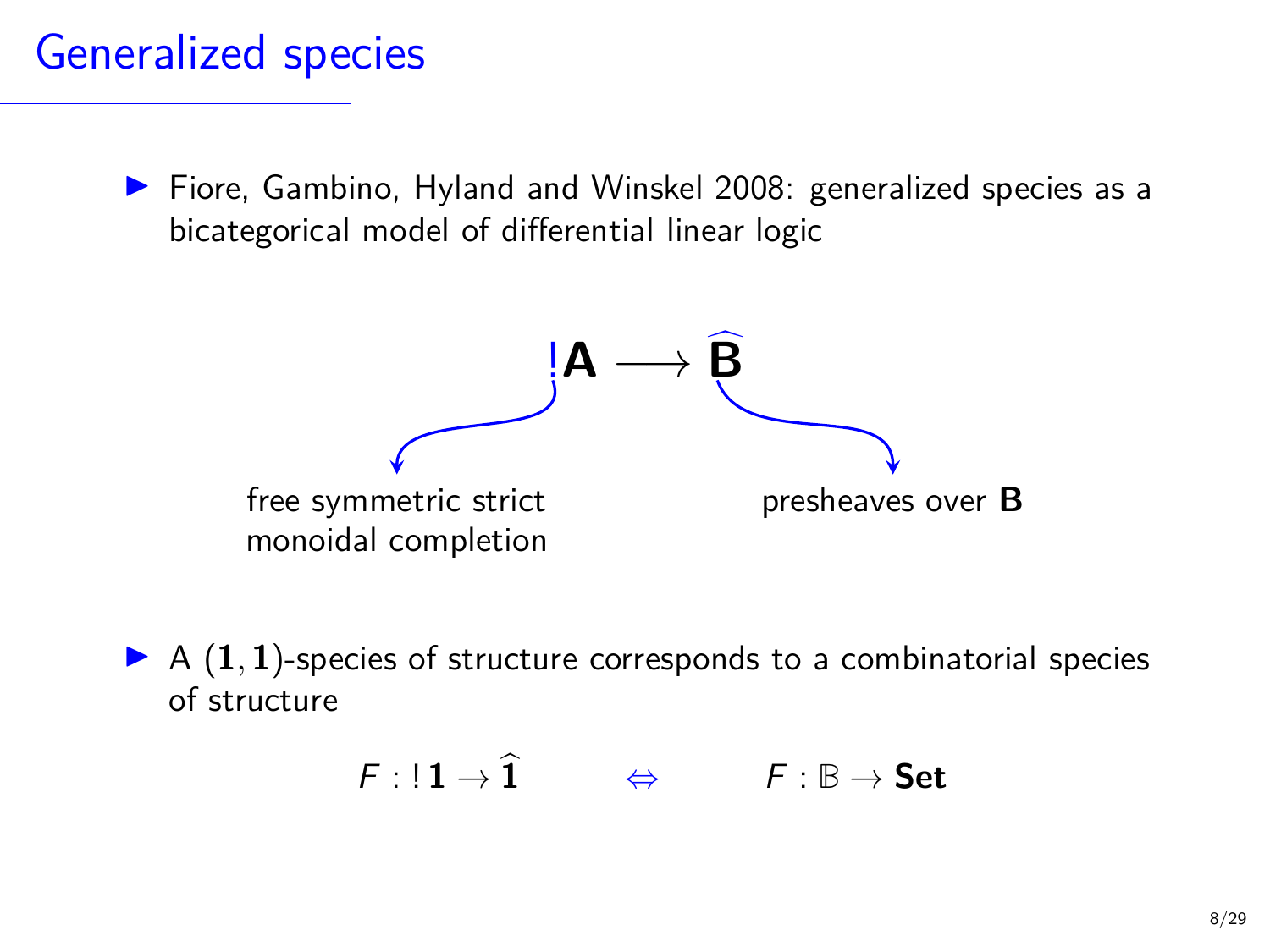## Bicategorical model of generalized species



reduction  $\pi \rightsquigarrow \pi'$ 

<sup>0</sup> natural transformation

#### !**A** is given by:

- $\triangleright$  Objects: finite sequences  $\langle a_1, \ldots, a_n \rangle$  of objects of **A**.
- $\triangleright$  Morphisms: pairs  $(σ, (f_i)_{i ∈ n}) : \langle a_1, \ldots, a_n \rangle \rightarrow \langle b_1, \ldots, b_n \rangle$  of a permutation  $\sigma \in \mathfrak{S}_n$  and a finite sequence of morphisms  $f_i: a_i \rightarrow b_{\sigma(i)}$  in **A**.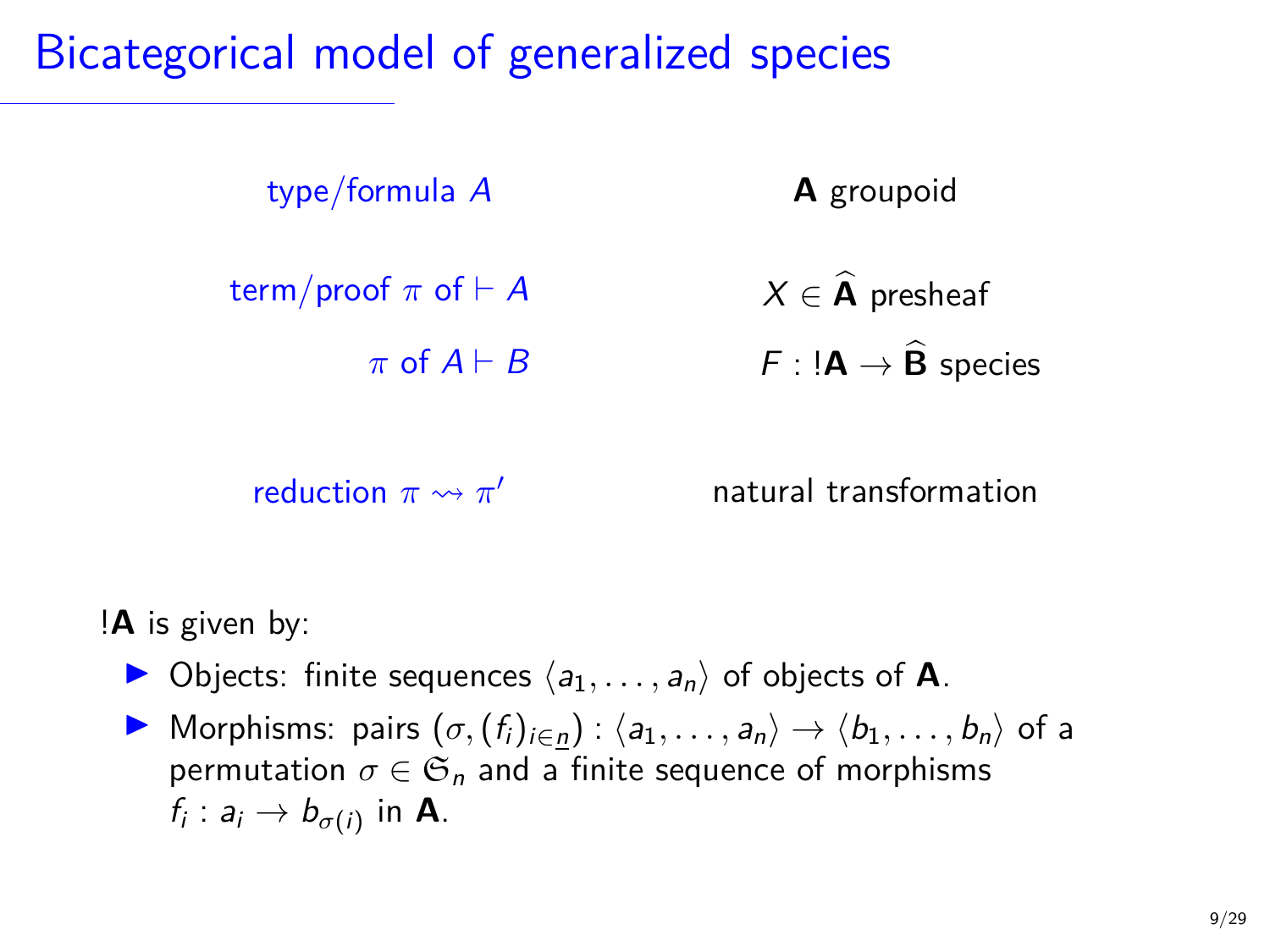# Generalized Species and Analytic Functors

#### Definition

An analytic functor between two small categories **A** and **B** is a functor

$$
P: \widehat{\mathbf{A}} \to \widehat{\mathbf{B}}
$$

that preserves filtered colimits and wide quasi-pullbacks.

Given a generalized species  $F : !A \rightarrow B$ , the functor  $\text{Lan}_{s_A} F : \hat{A} \rightarrow \hat{B}$  is analytic:

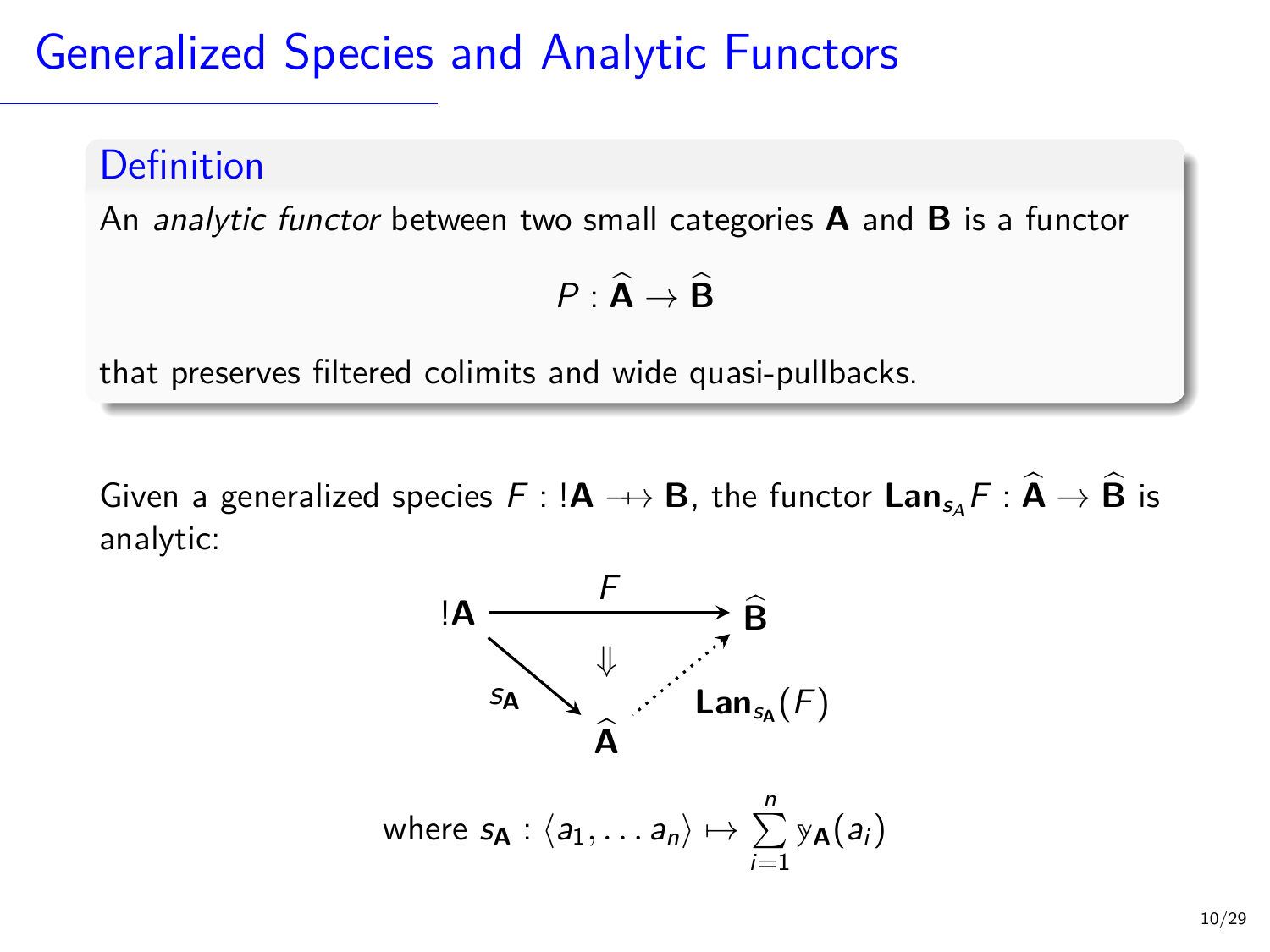Generalized Species and Analytic Functors

### Theorem (Fiore 2013)

The bicategory of generalized species (restricted to groupoids) is biequivalent to the 2-category of analytic functors.

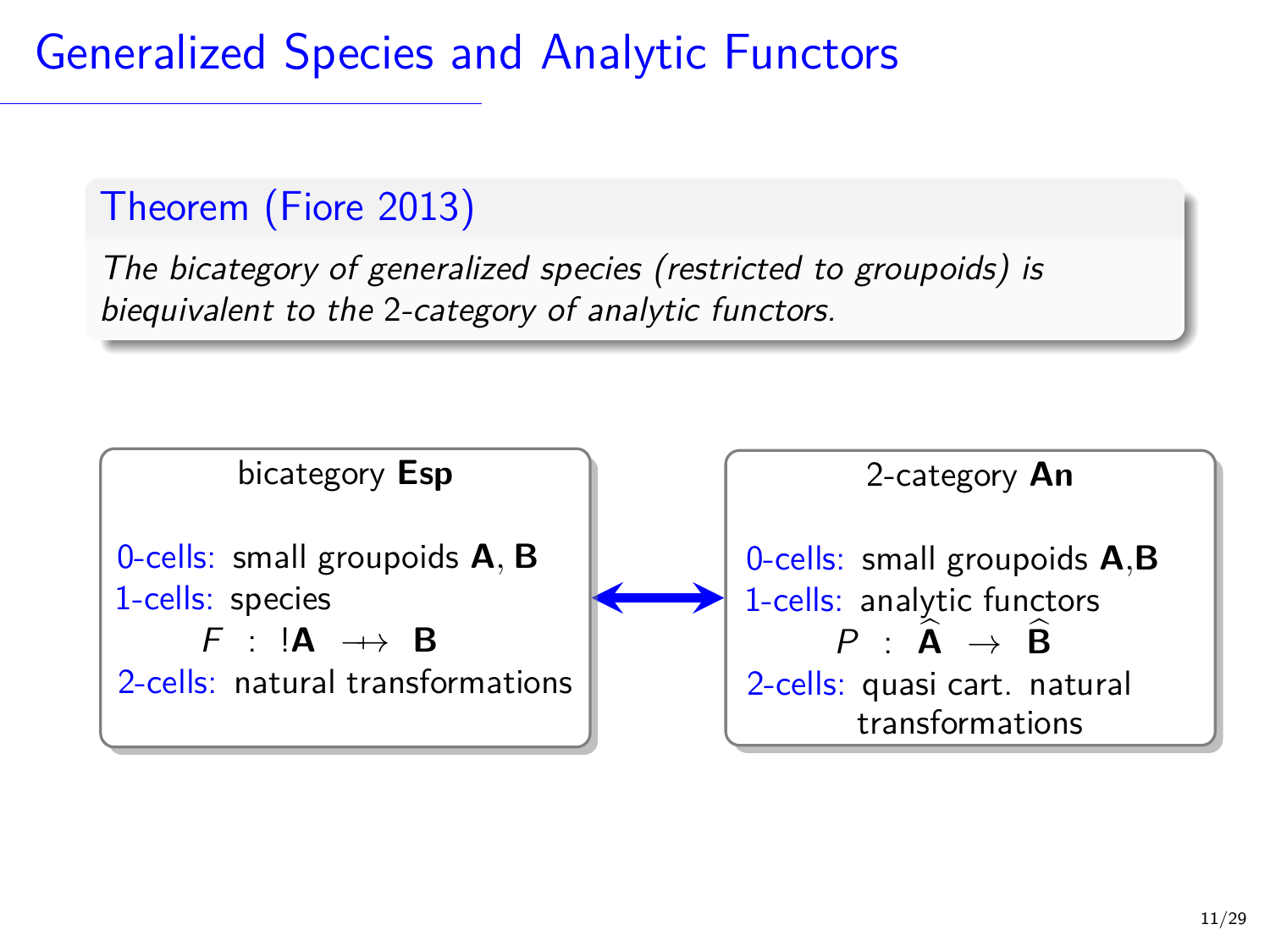Let  $D, E$  be cpo's. A continuous function  $h : D \rightarrow E$  is stable if it satisfies

 $\forall \alpha \in D \quad \forall \beta \subset h(\alpha), \; \exists \alpha' \subseteq \alpha \text{ s.t. } \beta \subset h(\alpha') \text{ and } (\forall \alpha'' \subset \alpha, \; \beta \subset h(\alpha'') \Rightarrow \alpha' \subset \alpha'')$ 

### Definition (Berry 1978)

For cpos  $(A, \leq_A)$  and  $(B, \leq_B)$ , a Scott-continuous function  $f : A \rightarrow B$  is stable if for all  $y \leq_B f(x)$ , there exists  $x_0 \in A$  such that:

$$
\blacktriangleright \ \ y \leq_B f(x_0) \text{ and } x_0 \leq_A x;
$$

▶ for all  $x' \leq_A x$ , if  $y \leq_B f(x')$  then  $x_0 \leq_A x'$ .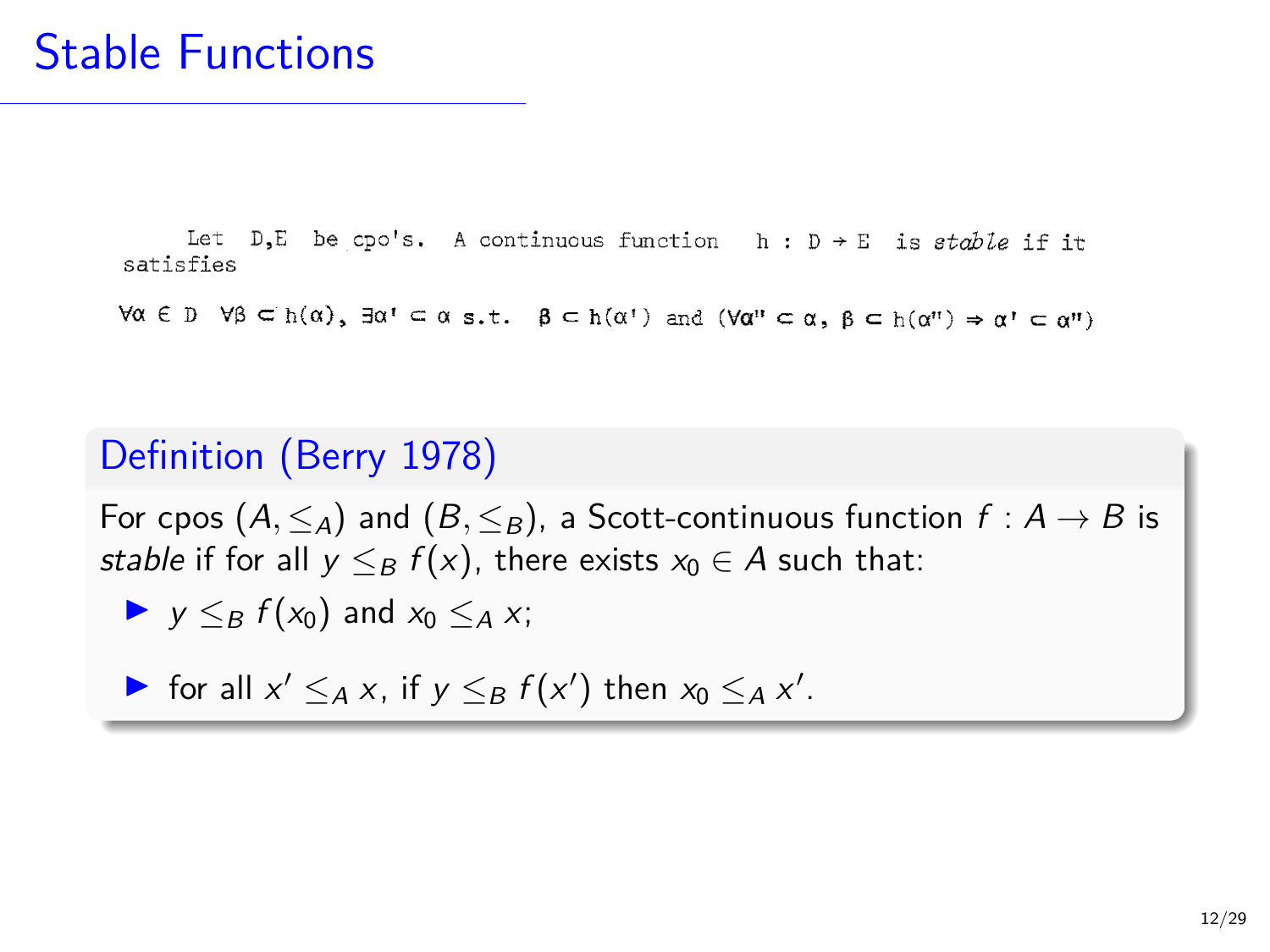# Stability (categorified)

A functor  $F : \mathbf{A} \to \mathbf{B}$  admits strict generic factorizations if for every  $f: Y \to F(X)$  in **B**, there exists  $X_0 \in \mathbf{A}$  such that

In there exists  $g: Y \to F(X_0)$  and  $h: X_0 \to X$  such that



 $\blacktriangleright$  g is strict generic i.e. for every commuting square:



there exists a unique  $k: X_0 \to X'$  such that  $h' \circ k = h$  and  $F(k) \circ g = g'.$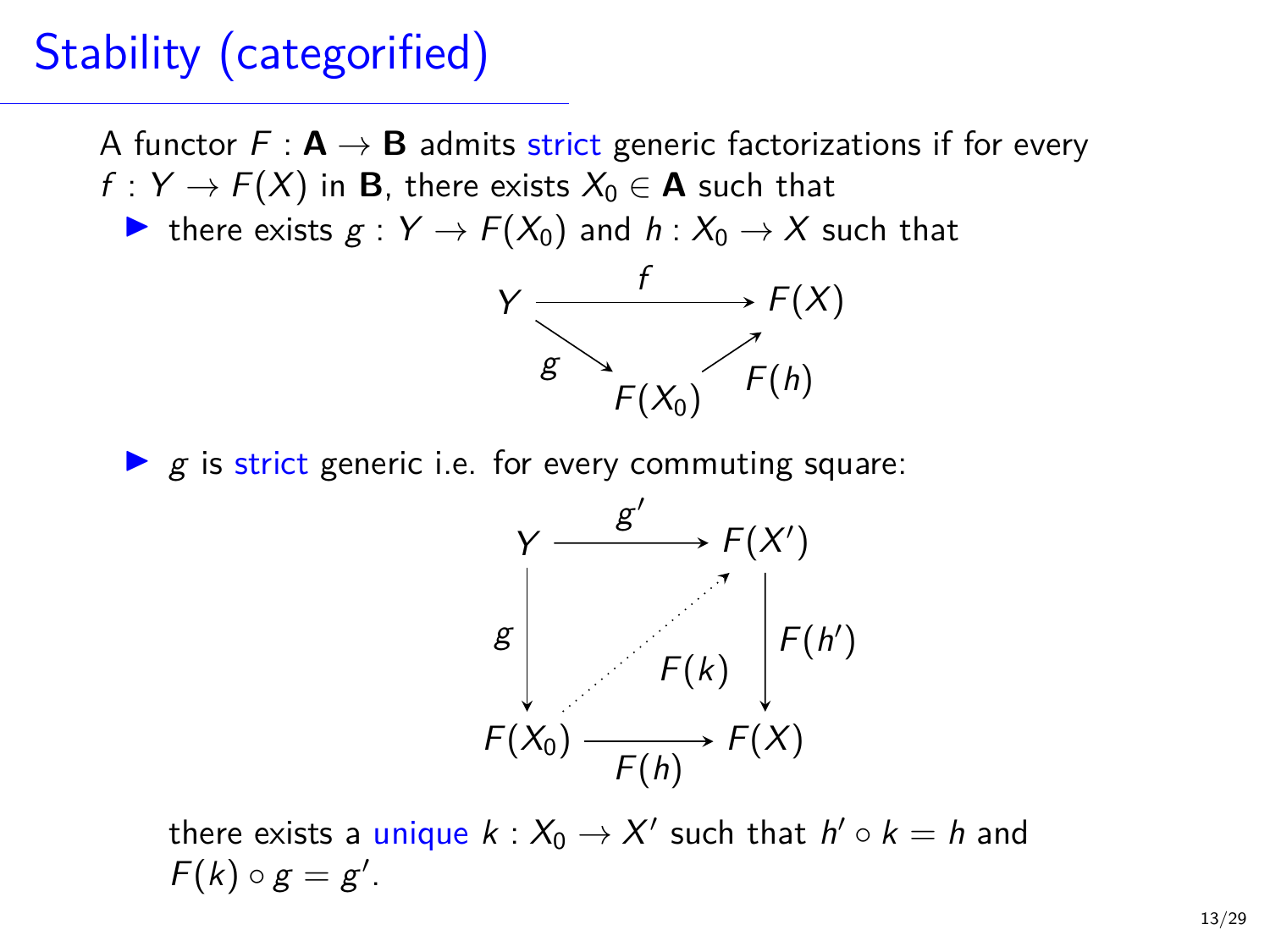# Extensional characterization

Polynomial functor  $P : \mathsf{Set} \to \mathsf{Set}$   $\Leftrightarrow$  P admits strict generic factorizations ⇔

Analytic functor  $P : \mathsf{Set} \to \mathsf{Set}$   $\Leftrightarrow$  P admits generic factorizations, is finitary and preserves epis ⇔

### Definition

A functor  $P : \mathbf{A} \to \mathbf{B}$  is stable if it is finitary, admits strict generic factorizations and preserves epimorphisms.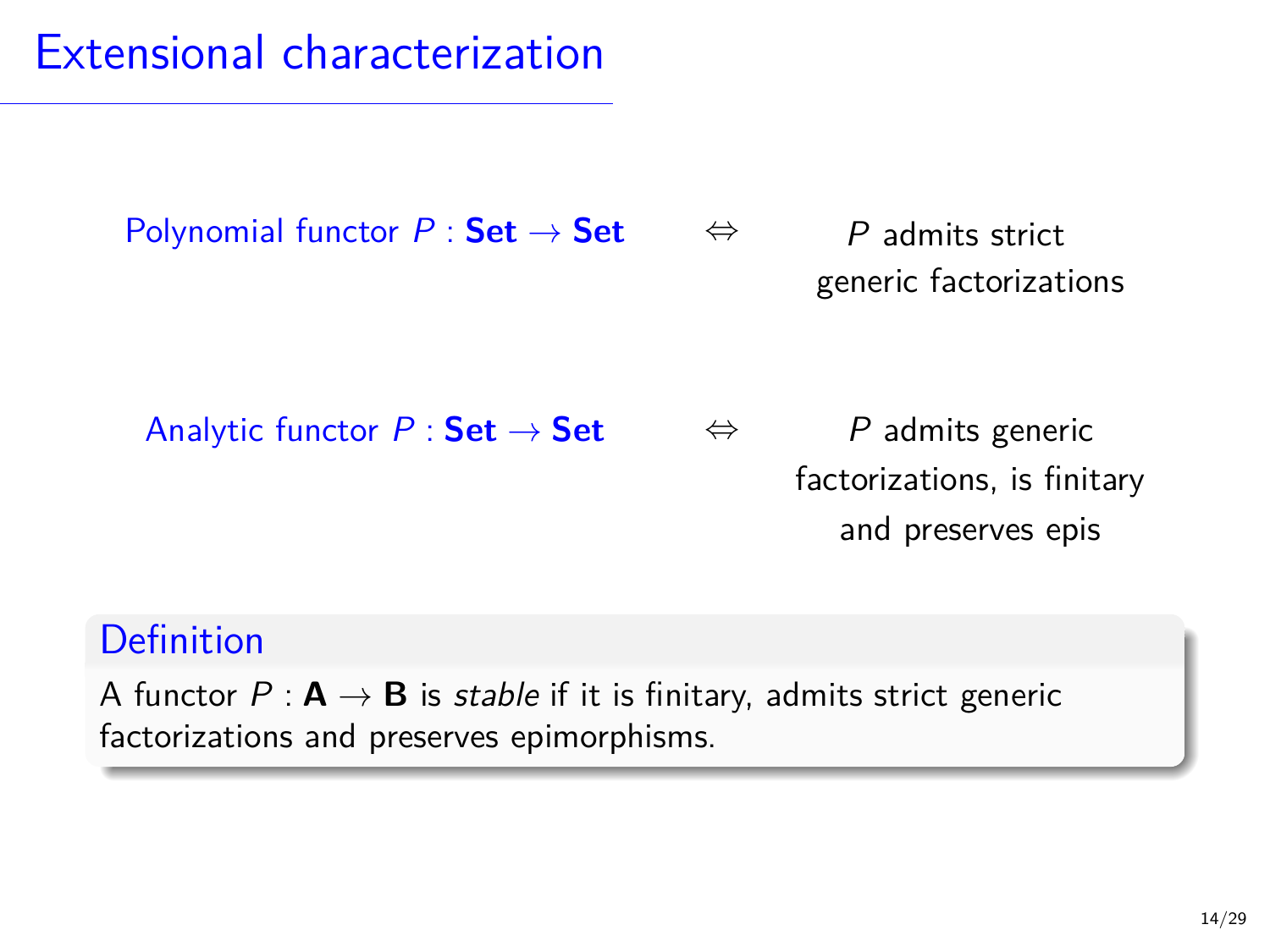type/formula A  $(A, \mathscr{A})$  groupoid + extra structure

\n
$$
X \in \mathcal{S}(\mathbf{A}, \mathcal{A}) \hookrightarrow \widehat{\mathbf{A}}
$$
 presheaf preserving the extra structure\n

\n\n $\pi$  of  $A \vdash B$   $F : \mathbb{I}(\mathbf{A}, \mathcal{A}) \to (\mathbf{B}, \mathcal{B})$  species preserving\n

the extra structure

reduction  $\pi \rightsquigarrow \pi'$ <sup>0</sup> natural transformation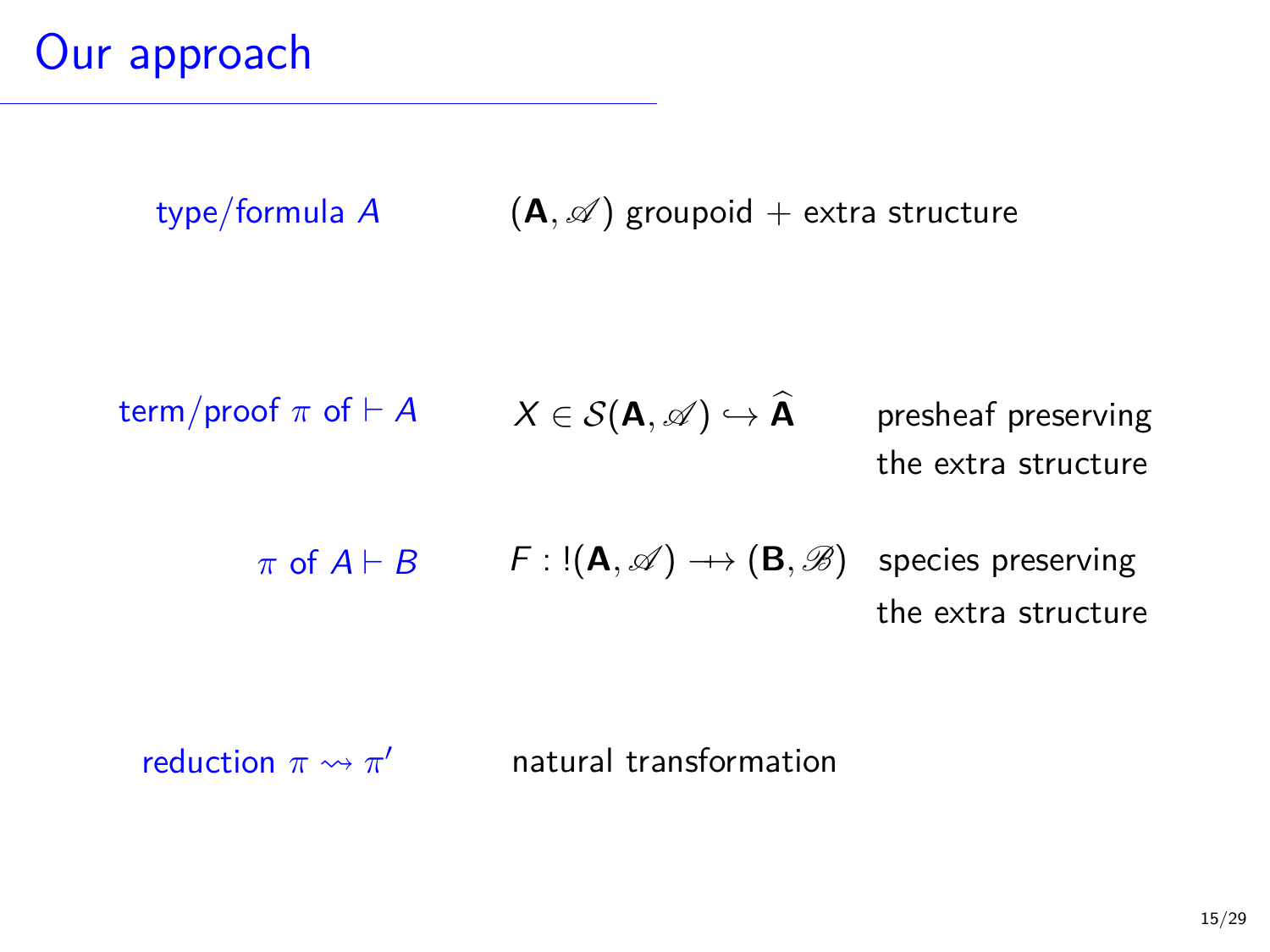#### Definition

A kit on a group  $(G, \cdot, id)$  is a family  $\mathscr A$  of subgroups of G that is closed under conjugation i.e.

$$
\forall H \leq G, H \in \mathscr{A} \Rightarrow (\forall g \in G, gHg^{-1} \in \mathscr{A})
$$

#### We can ask for extra closure properties:

- Downclosed
- $\triangleright$  Closed under directed unions
- $\blacktriangleright$  Forms a Heyting algebra
- Saturated  $\mathscr{A} = \{ H \leq G \mid H \subseteq \bigcup \mathscr{A} \}$  (P. Taylor)
- $\blacktriangleright$  Forms a Boolean algebra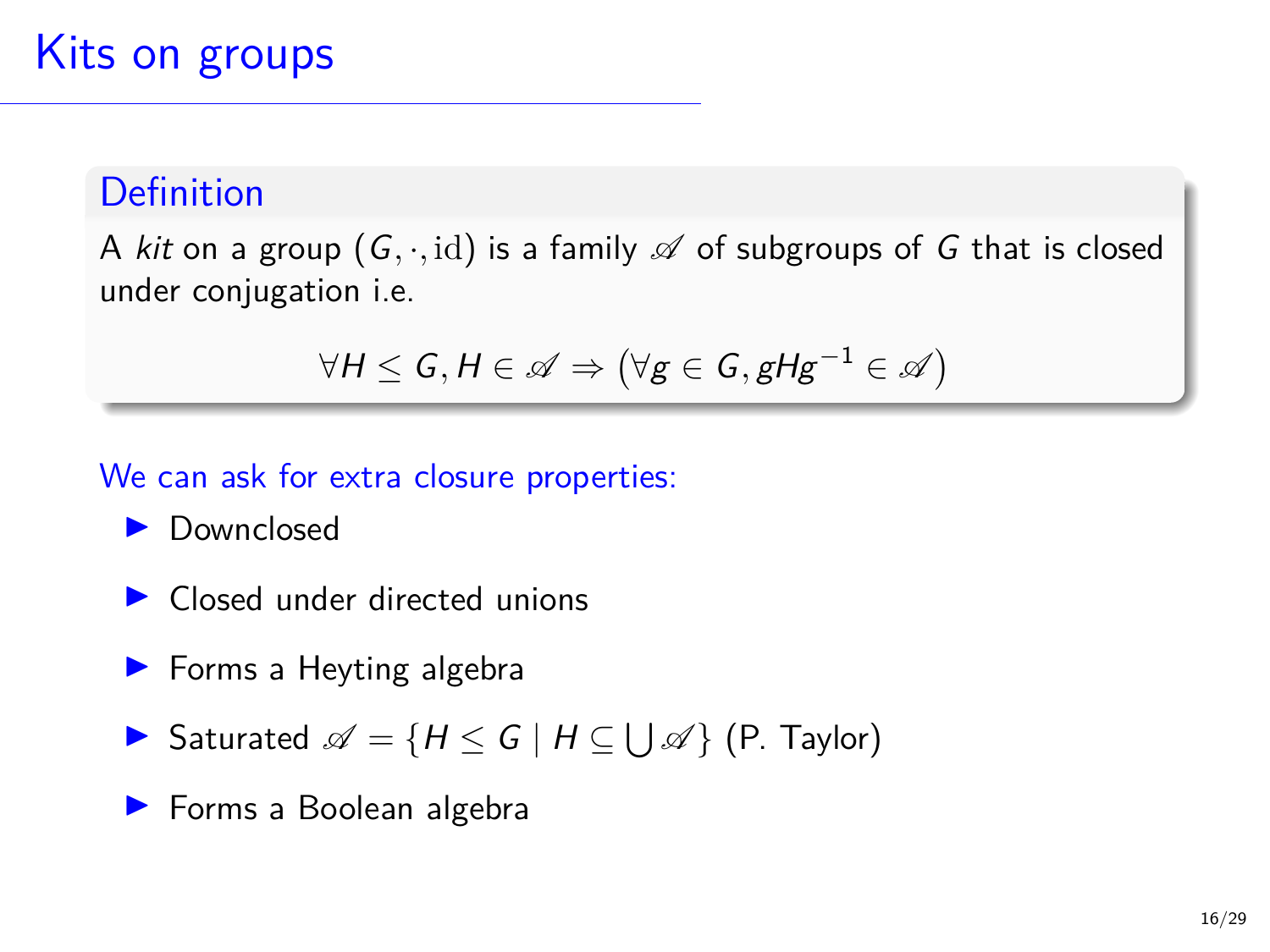For a group  $(G, \cdot, id)$ , and subgroups  $H, K \leq G$ , we say that H and K are orthogonal if

 $H \perp K$  :⇔  $H \cap K = \{id\}$ 

For a kit  $\mathscr A$  on a group G, its orthogonal given by

$$
\mathscr{A}^{\perp} := \{ K \leq G \mid \forall H \in \mathscr{A}, H \perp K \}
$$

is a kit on G.

#### Definition

A kit  $\mathscr A$  on a group G is called a *boolean kit* if  $\mathscr A = \mathscr A^{\perp \perp}$ .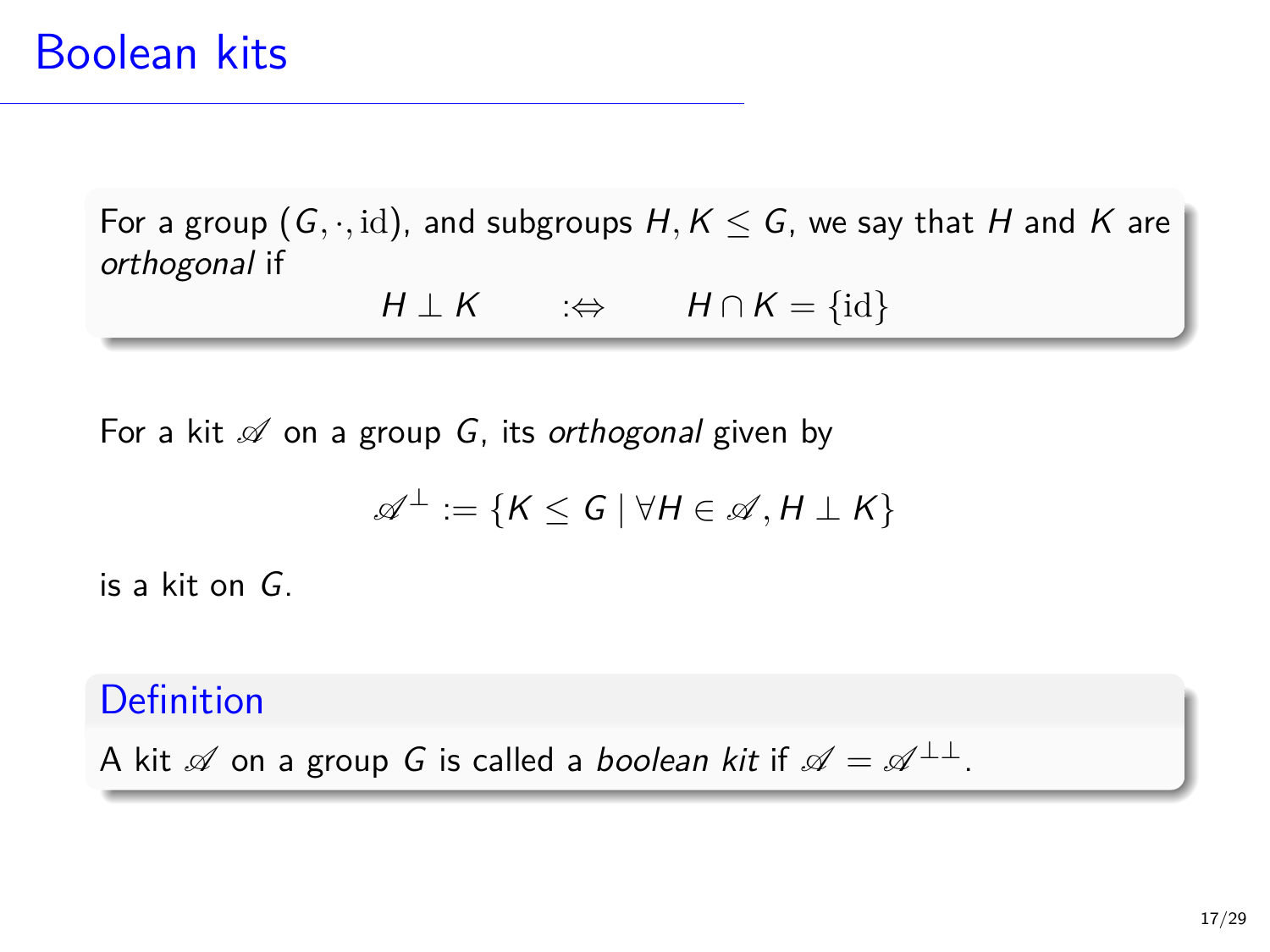# Example

minimal kit maximal kit structure structure

 $(G, \{\{\text{id}\}\}) \rightarrow (G, \mathcal{A}) \rightarrow (G, \{H \mid H \leq G\})$ 

Consider  $G = \langle g \rangle$  with  $g^6 = \mathrm{id}$ , the cyclic group of order 6, the Boolean kits are:

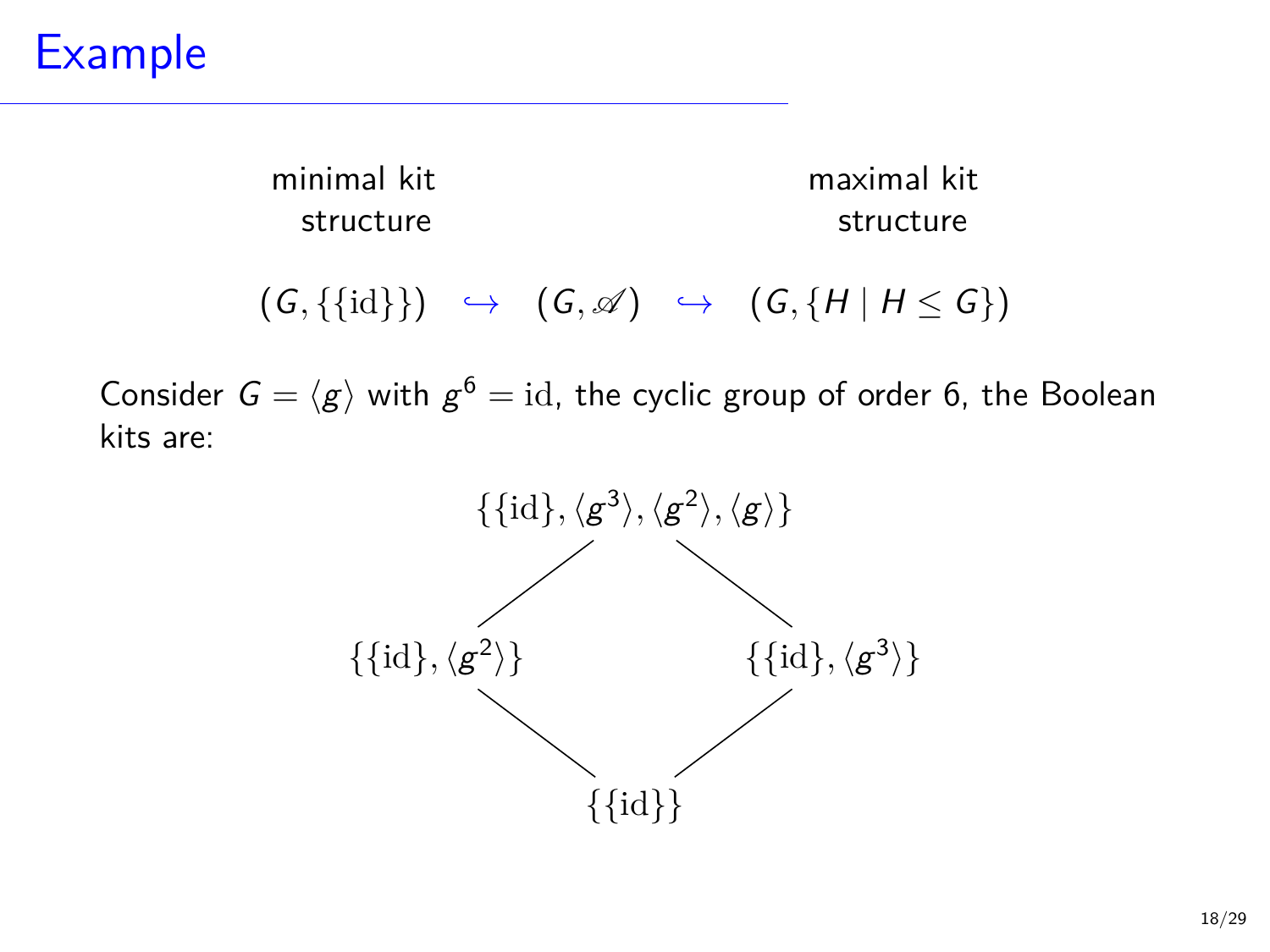#### Definition

A kit on a groupoid **A** is a family  $\mathscr{A} = {\{\mathscr{A}(a)\}}_{a \in \mathbf{A}}$  of sets  $\mathscr{A}(a)$  of subgroups of  $A(a, a)$  that is closed under conjugation i.e.

$$
\forall H \leq \mathsf{A}(a,a), H \in \mathscr{A}(a) \Rightarrow (\forall f : a \rightarrow b, f H f^{-1} \in \mathscr{A}(b))
$$

For a kit  $\mathscr A$  on a groupoid **A**, its *orthogonal* given by

$$
\mathscr{A}^\perp(\mathsf{a}) := \{K \leq \mathbf{A}^\mathrm{op}(\mathsf{a},\mathsf{a}) \ | \ \forall H \in \mathscr{A}(\mathsf{a}), H \perp K\} \quad \text{is a kit on $\mathbf{A}^\mathrm{op}$}.
$$

#### Definition

A kit  $\mathscr A$  on a groupoid **A** is called a *boolean kit* if  $\mathscr A = \mathscr A^{\perp \perp}$ .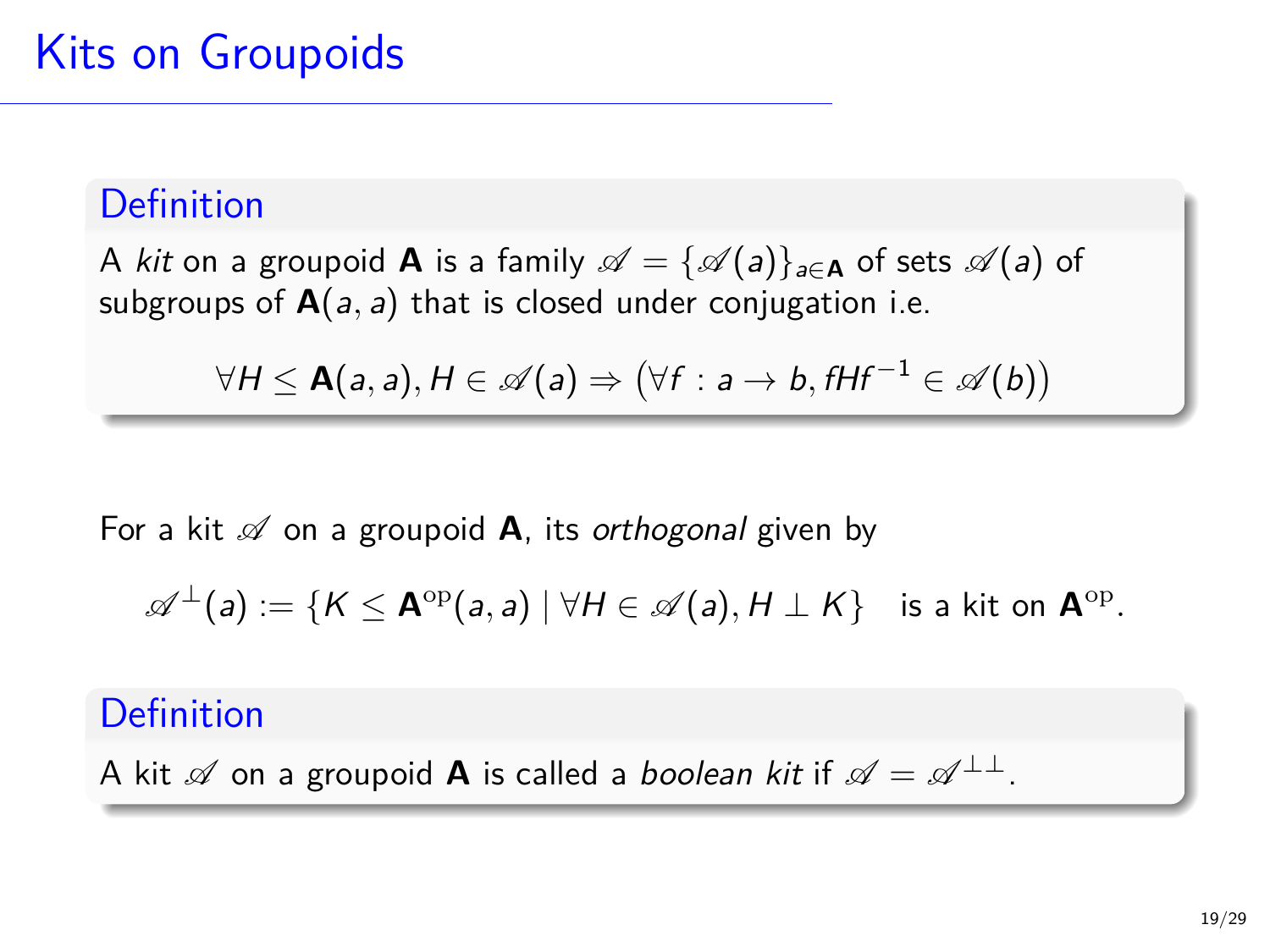### Stabilized presheaves

Fact: If **A** is a groupoid, every presheaf  $X \in \widehat{A}$  is isomorphic to a sum of quotiented representables:

$$
y(a)/G = \lim_{\to} (G \hookrightarrow \mathbf{A} \stackrel{y}{\to} \mathbf{\hat{A}})
$$
 where  $G \leq \mathbf{A}(a, a)$ .

Explicitely  $y(a)/G : a' \mapsto \mathbf{A}(a',a)/\sim$  where

$$
(f: a' \rightarrow a \sim g: a' \rightarrow a)
$$
 if  $g^{-1}f \in G$ 

#### Definition

For a presheaf  $X : \mathbf{A}^{\mathrm{op}} \to \mathbf{Set}$ ,  $a \in \mathbf{A}$  and  $x \in X(a)$ , define

$$
\mathsf{Stab}(x) := \{ f : a \to a \mid X(f)(x) = x \}
$$

Note:  $∀x ∈ (y(a)/G)(a)$ **, Stab** $(x) = G$ .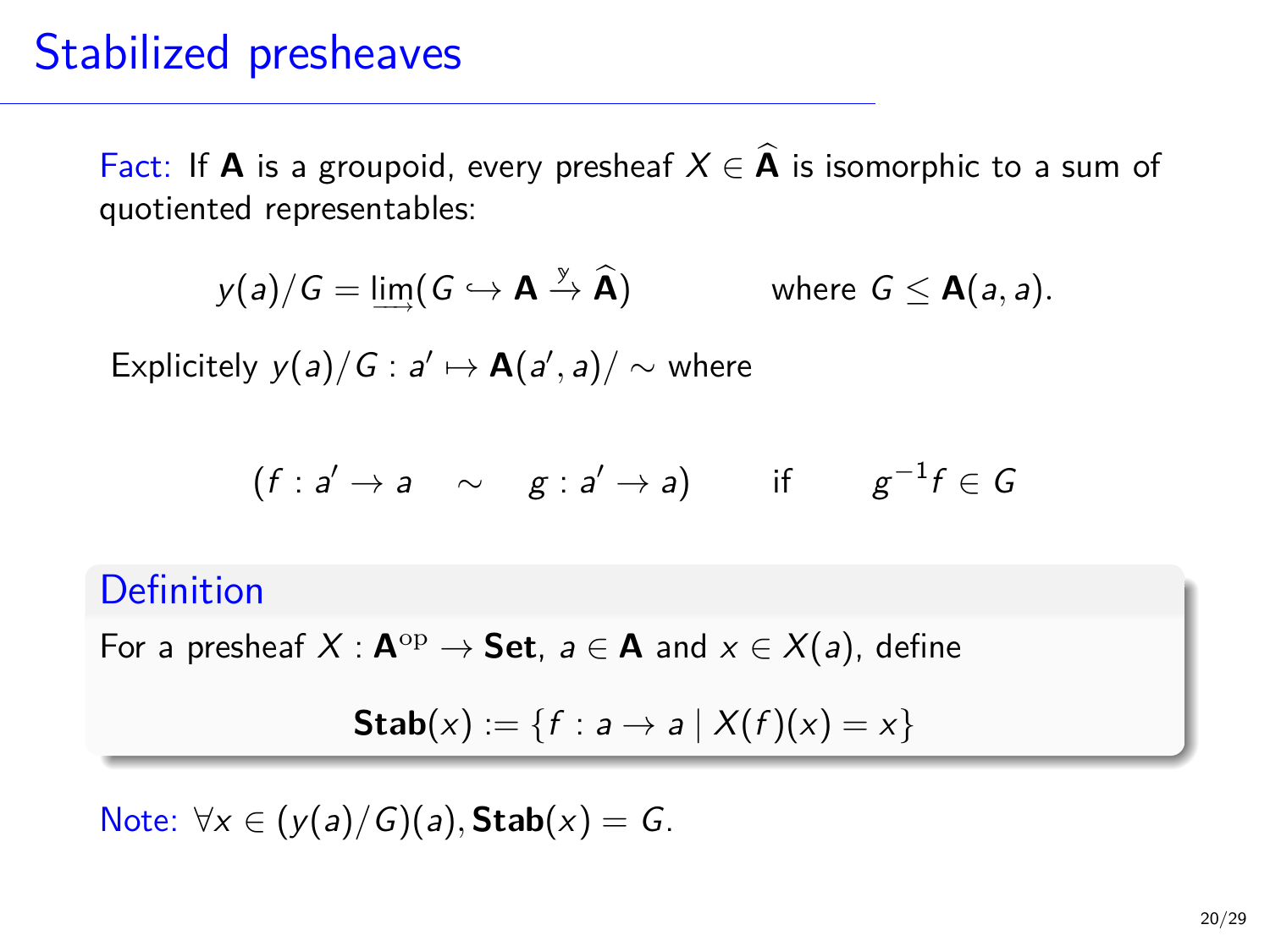### **Definition**

For a boolean kit  $(A, \mathscr{A})$ , let  $\mathcal{S}(A, \mathscr{A})$  be the full subcategory of  $\widehat{A}$ containing all presheaves X such that for all  $a \in \mathbf{A}$ ,  $x \in X(a)$ , **Stab** $(x) \in \mathcal{A}(a)$ .

Every presheaf in  $S(A, \mathscr{A})$  has a representation as

$$
\sum_{i\in I} y(a_i)/G_i
$$

for some index set *I*,  $a_i \in \mathbf{A}$  and  $G_i \in \mathcal{A}(a_i)$ .

**▶** The embedding  $S(A, \mathscr{A}) \hookrightarrow \widehat{A}$  creates isomorphisms, coproducts, filtered colimits, epimorphisms and non-empty limits.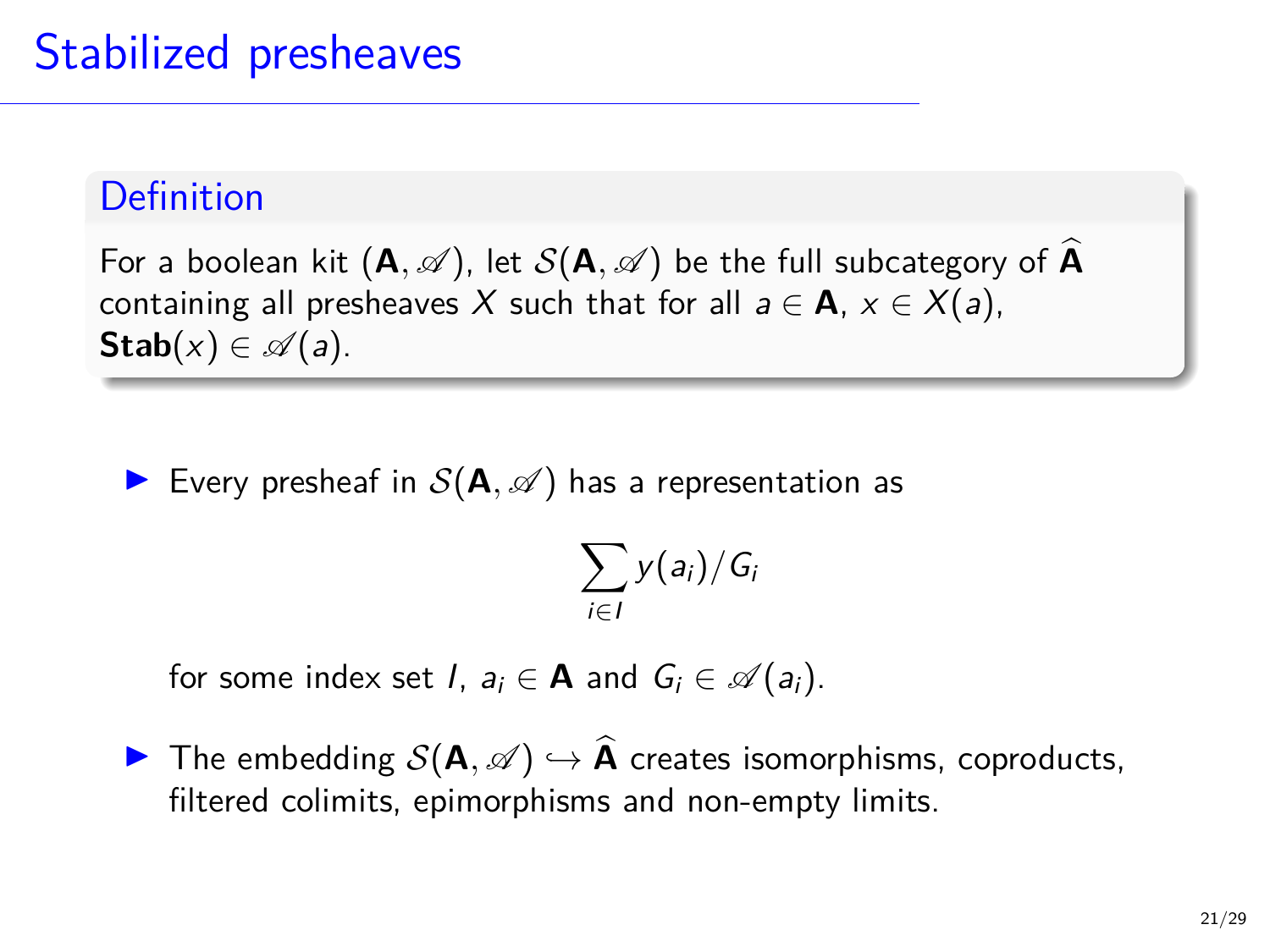# Stable Functors

### **Definition**

We define the 2-category **Stable**:

objects: boolean kits (**A***,* A )*,*(**B***,* B)*, . . .*

1-cells: stable functors  $F : \mathcal{S}(\mathbf{A}, \mathcal{A}) \to \mathcal{S}(\mathbf{B}, \mathcal{B})$ 

2-cells: cartesian natural transformations

 $\blacktriangleright$  Stable functor **Set**  $\rightarrow$  **Set** 

$$
X \mapsto 1 + X + X^2 + \cdots + X^n + \dots \cong \sum_{n \in \mathbb{N}} X^n
$$

 $▶$  Analytic functor (but not stable) **Set**  $\rightarrow$  **Set** 

$$
X \mapsto 1 + X + X^2 / \mathfrak{S}_2 + \cdots + X^n / \mathfrak{S}_n + \ldots \cong \sum_{n \in \mathbb{N}} X^n / \mathfrak{S}_n
$$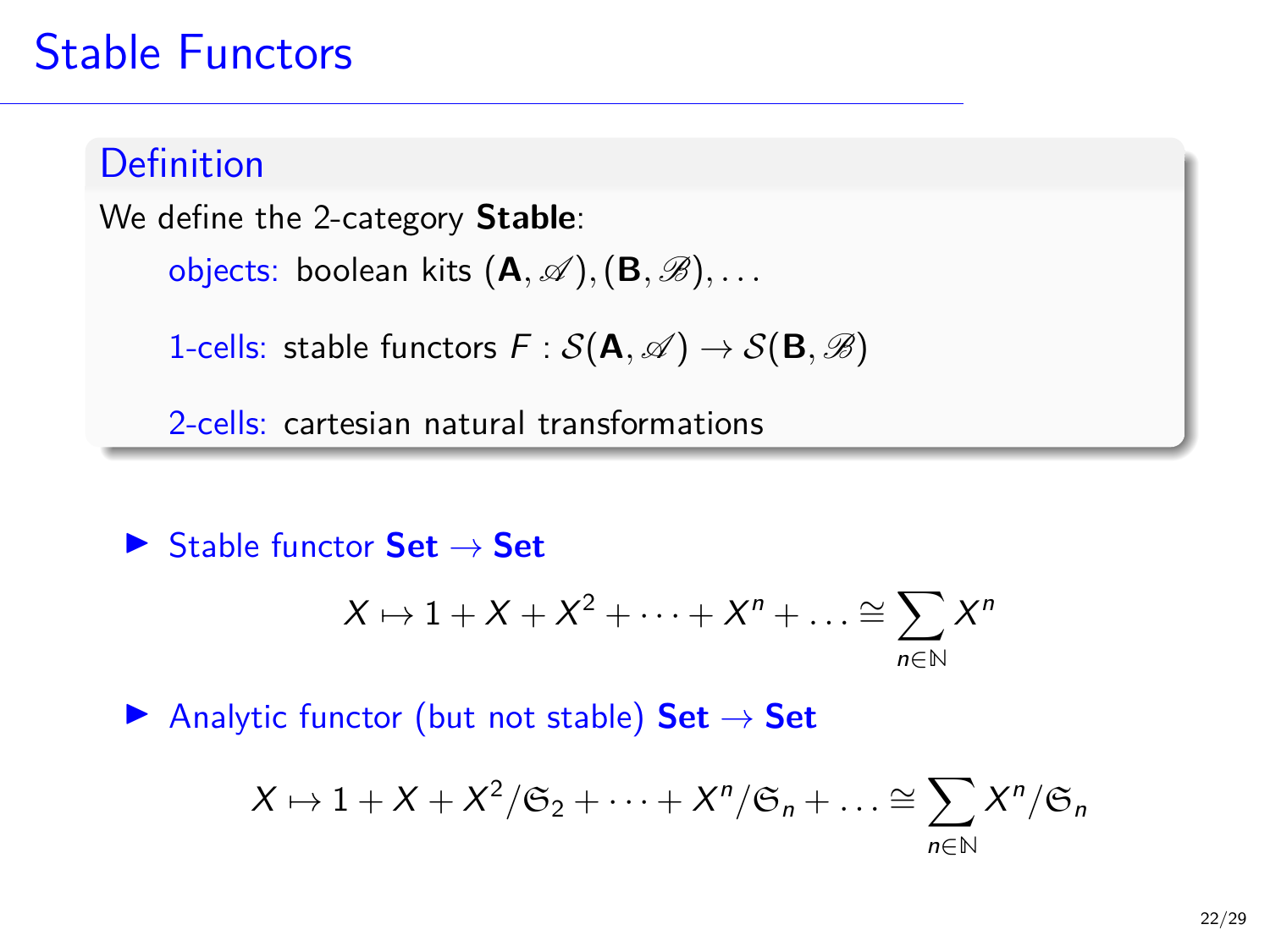type/formula A  $(A, \mathscr{A})$  groupoid + extra structure term/proof  $\pi$  of  $\vdash A$  $\pi$  of  $A \vdash B$  $X \in \mathcal{S}(\mathbf{A}, \mathscr{A}) \hookrightarrow \widehat{\mathbf{A}}$  presheaf preserving the extra structure  $F : \mathsf{I}(\mathbf{A}, \mathscr{A}) \longrightarrow (\mathbf{B}, \mathscr{B})$  species preserving the extra structure

reduction  $\pi \rightsquigarrow \pi'$ <sup>0</sup> natural transformation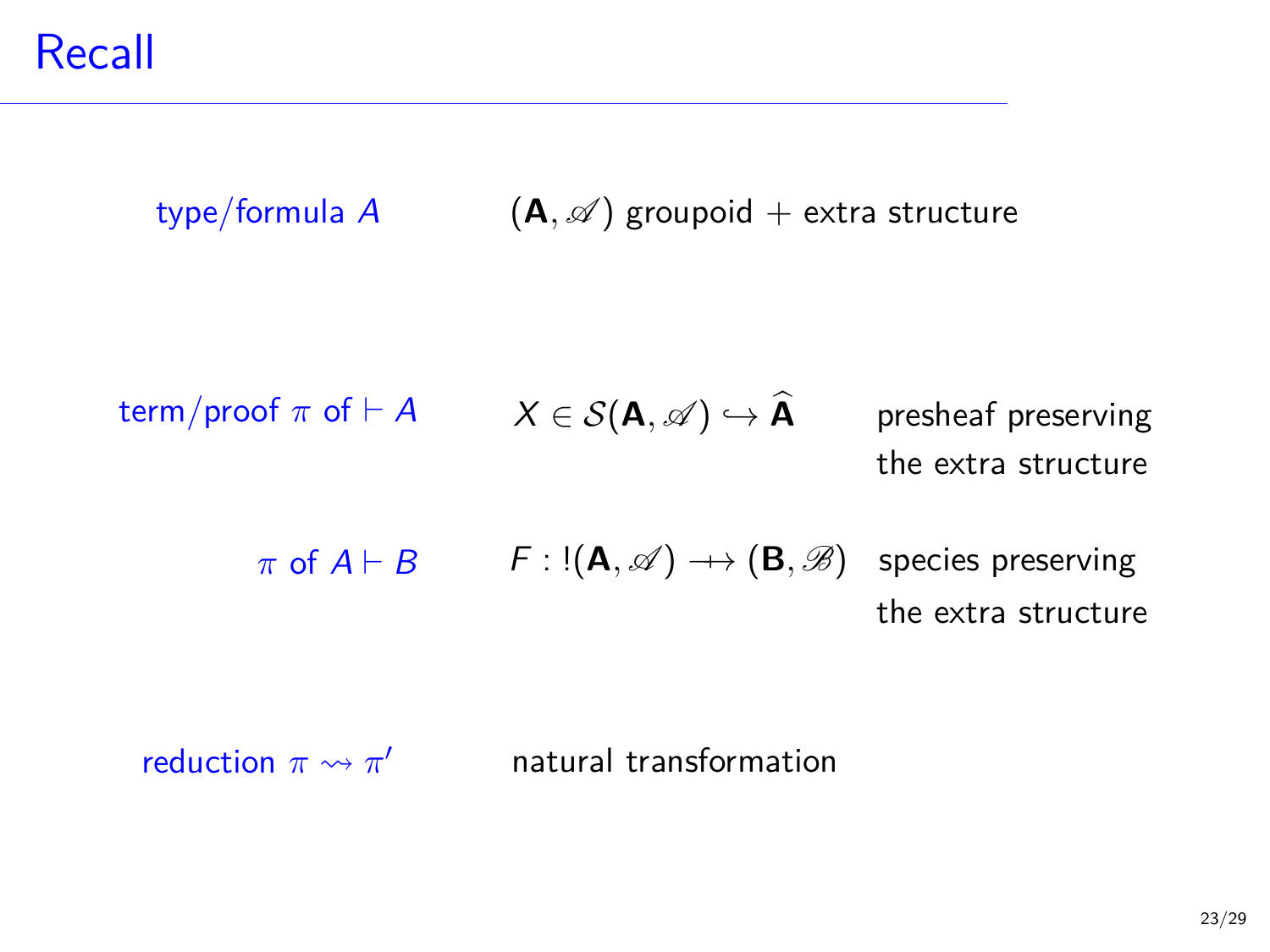## Stable species

Recall, endomorphisms on  $\langle a_1, \ldots, a_n \rangle \in \mathbf{A}$  are of the form  $f=(\sigma\in \mathfrak{S}_n,(f_i: a_i\rightarrow a_{\sigma(i)}))$ :



#### **Definition**

For  $1 \leq i \leq n$ , define

$$
\mathrm{loop}(f, i) := a_i \xrightarrow{f_i} a_{\sigma(i)} \xrightarrow{f_{\sigma(i)}} a_{\sigma^2(i)} \dots \xrightarrow{f_{\sigma^{\circ(i)-1}}} a_i.
$$

where  $o(i) :=$  the smallest strictly positive integer such that  $\sigma^{o(i)}(i) = i.$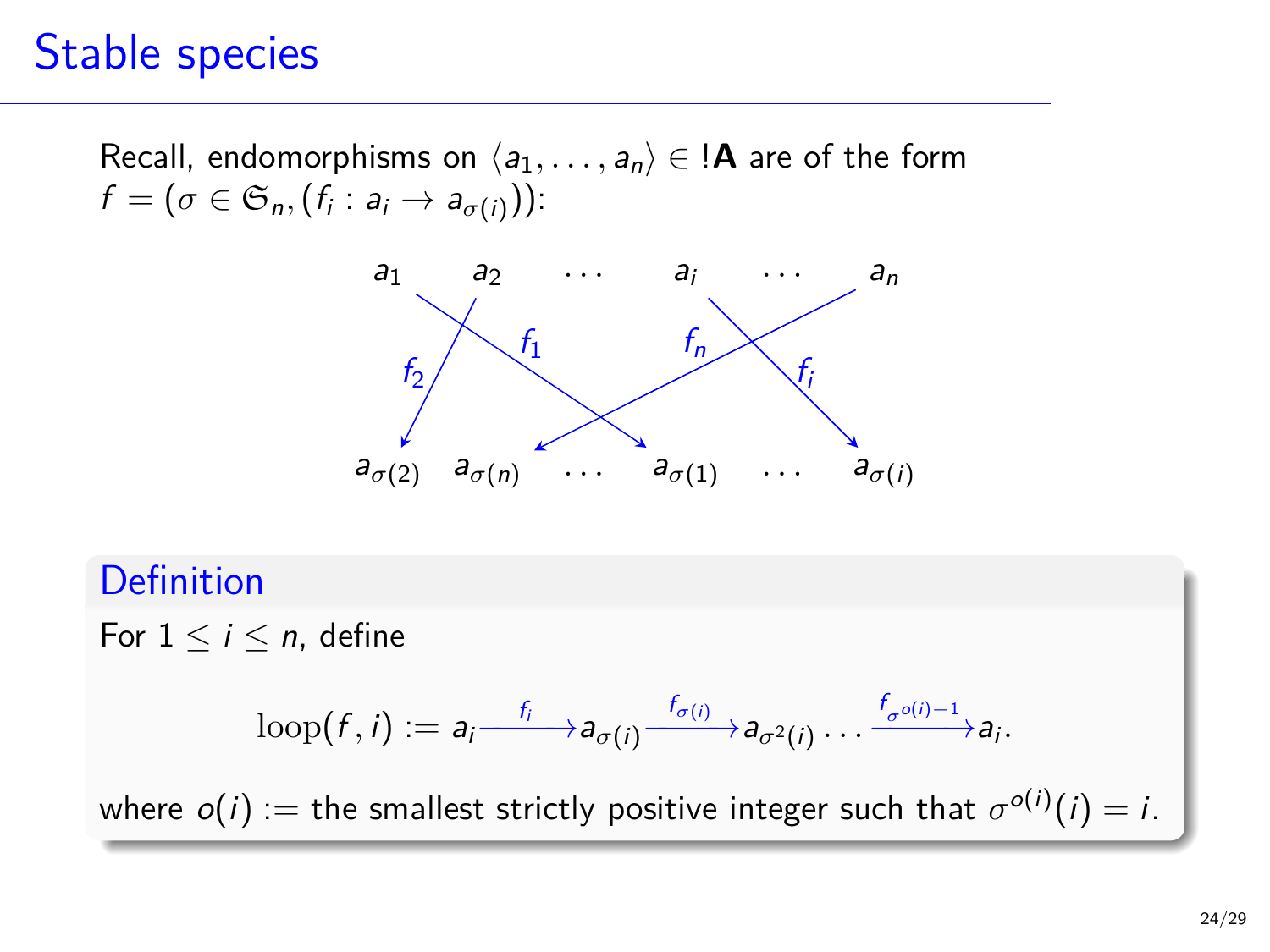### Stable species

#### Definition

For a kit  $(A, \mathcal{A})$ , define  $!(A, \mathcal{A}) := (A, \mathcal{A})$ , where for an object  $\overline{a} = \langle a_1, \ldots, a_n \rangle \in \mathsf{A},$ 

 $\mathbb{L}\mathscr{A}(\overline{a}) := \{H \leq \mathsf{I} \mathbf{A}(\overline{a},\overline{a}) \mid \forall f \in H, \forall 1 \leq i \leq n, \text{loop}(f,i) \in \bigcup \mathscr{A}(a_i)\}^{\perp\perp}.$ 

For boolean kits  $(A, \mathcal{A})$  and  $(B, \mathcal{B})$ , a stable species  $P : \mathsf{I}(\mathbf{A}, \mathscr{A}) \longrightarrow (\mathbf{B}, \mathscr{B})$  is a species  $P : \mathsf{I}\mathbf{A} \longrightarrow \mathbf{B}$  such that, for all  $\overline{a} \in \mathcal{A}, b \in \mathbf{B}, p \in P(\overline{a}, b), f \in \mathcal{A}(\overline{a}, \overline{a}), g \in \mathbf{B}(b, b),$  if  $f \cdot p \cdot g = p$  then  $f\in\bigcup\mathord{!}\mathscr{A}(\overline{a})\Rightarrow g\in\bigcup\mathscr{B}(b)$  and  $g\in\bigcup\mathscr{B}^{\perp}(b)\Rightarrow f\in\bigcup(\mathord{!}\mathscr{A})^{\perp}(\overline{a})$ .

$$
g \uparrow \qquad \downarrow P(\overline{a})
$$
\n
$$
g \uparrow \qquad \qquad \downarrow P(f)
$$
\n
$$
b \longrightarrow P(\overline{a})
$$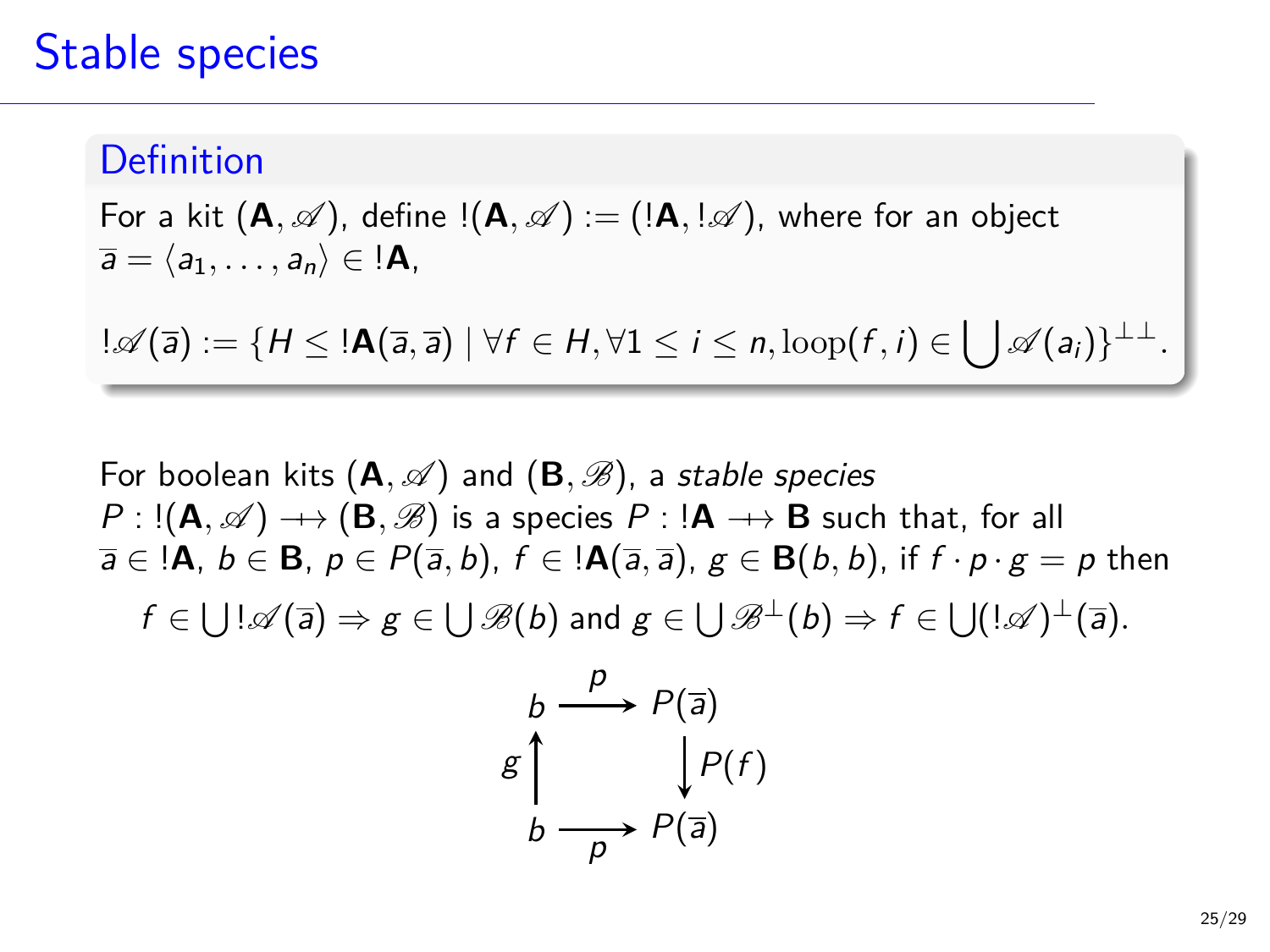### Definition

Define the bicategory **SEsp** as:

- $\triangleright$  Objects: boolean kits  $(A, \mathscr{A}), (B, \mathscr{B}), \ldots$
- $\triangleright$  1-cells: stable species  $P$  : !(**A***, ∞*)  $\rightarrow$  (**B***, ∞*)

 $\triangleright$  2-cells: natural transformations

### Theorem

The bicategory **SEsp** is cartesian closed.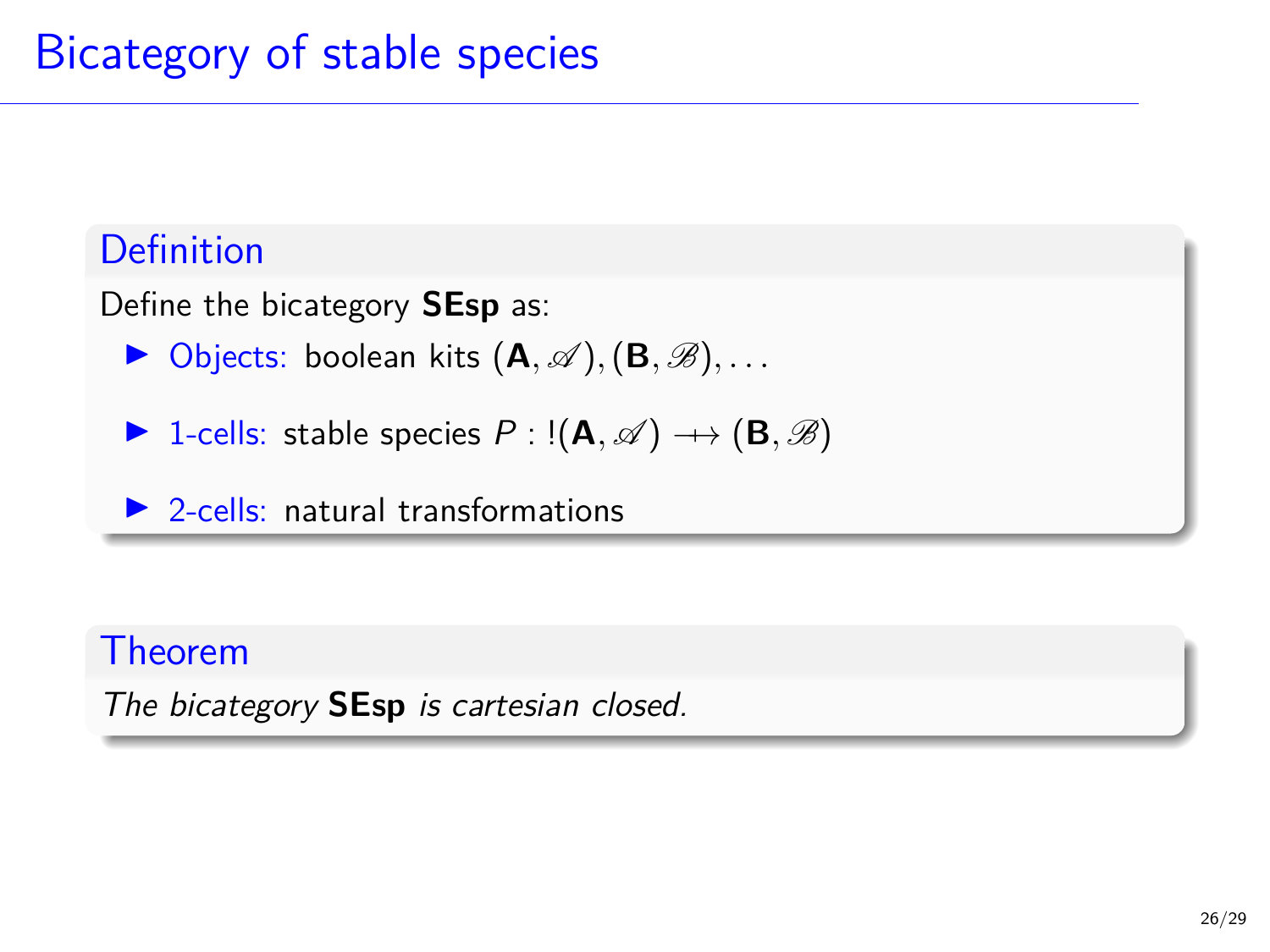# Stable Functors

Given a stable species  $F$  : ! $(A, \mathscr{A}) \rightarrow (B, \mathscr{B})$ , the analytic functor  $\mathsf{Lan}_{\mathsf{sa}}F : \widehat{\mathsf{A}} \to \widehat{\mathsf{B}}$ 



restricts to a functor  $S(\mathbf{A}, \mathscr{A}) \to S(\mathbf{B}, \mathscr{B})$  that is stable.

#### Theorem

The bicategory **SEsp** is biequivalent to the 2-category **Stable**.

Corollary: **Stable** is (bi)cartesian closed.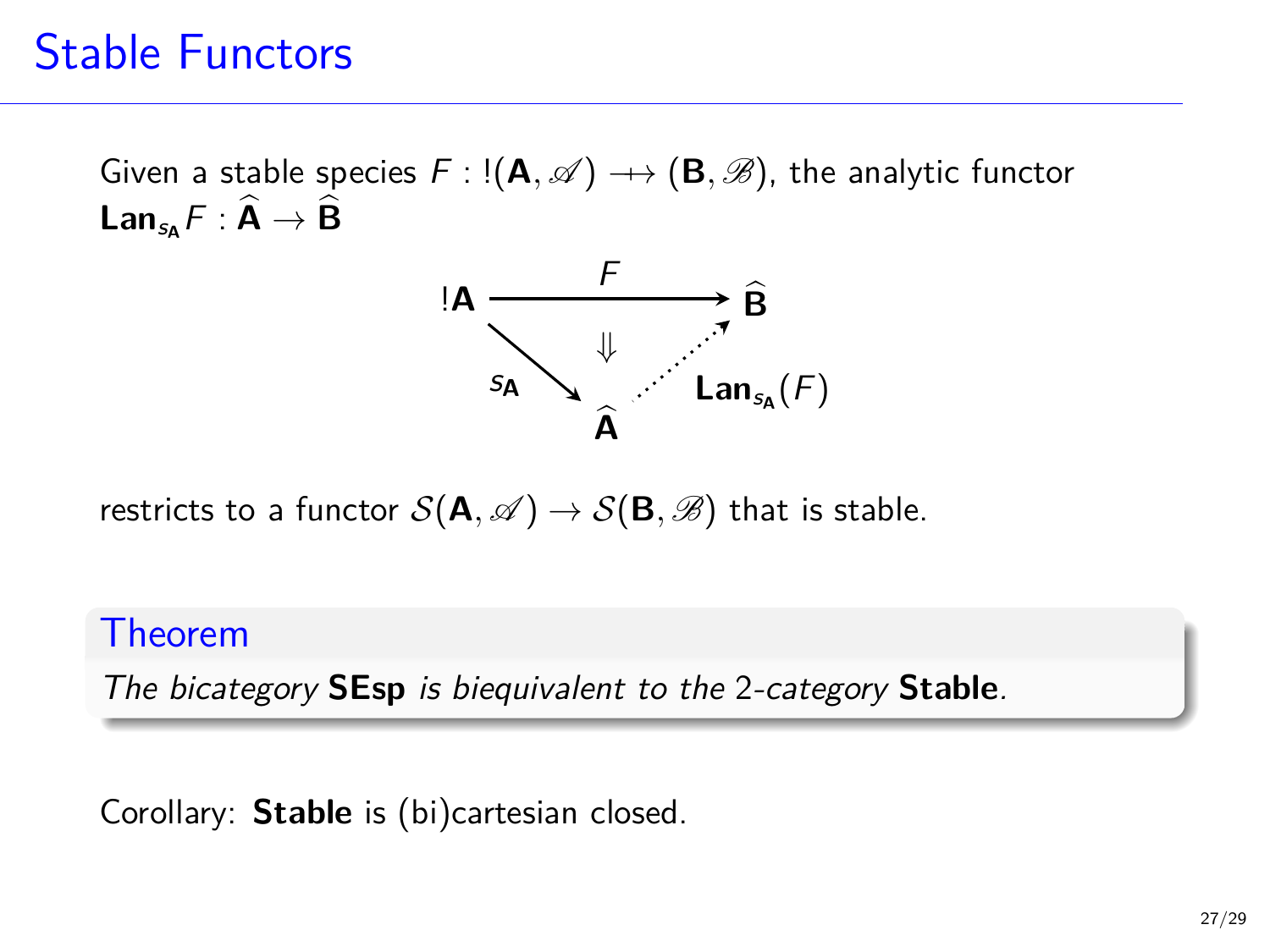We have a 2-category **Stable** that is cartesian closed (in fact a model of differential linear logic) in which finitary polynomial functors  $\mathbf{Set}^I \to \mathbf{Set}^J$  embed.

#### Future work:

- $\triangleright$  Study the various possible logical structures on kits.
- Integration/resolution of differential equations in our model
- $\triangleright$  Categorify the orthogonality construction

#### $\blacktriangleright$  Polymorphism